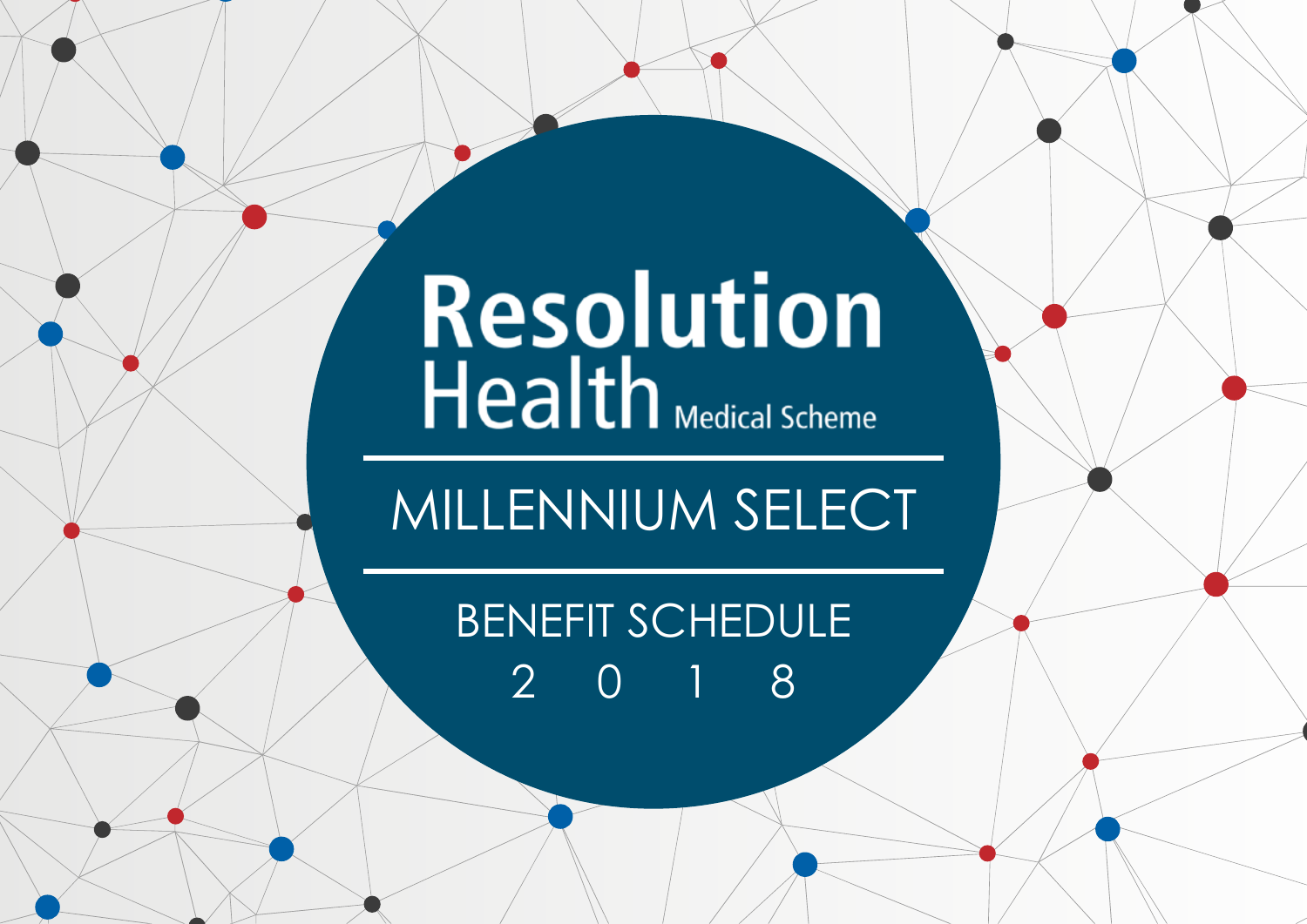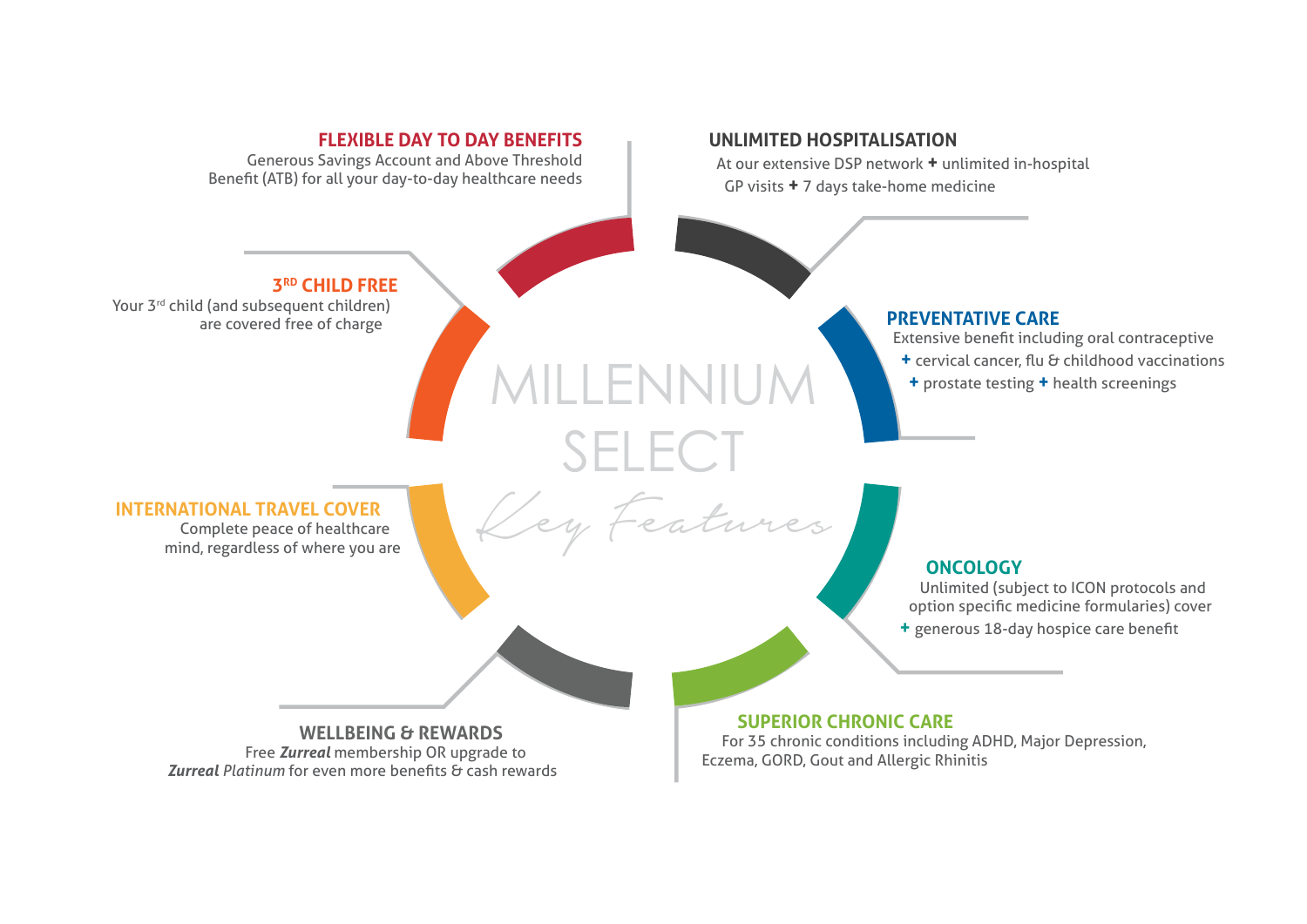### THINGS TO KEEP IN MIND WHEN READING YOUR BENEFIT SCHEDULE

#### *To ensure that you get maximum bang for your benefit buck, we have summarised 4 key areas that may influence your benefit entitlement*

- 1. Scheme protocols, rules and policies
- 2. Pre-authorisation
- 3. Designated Service Providers (DSP)
- 4. Co-payments and sub-limits; and PMBs



#### SCHEME RULES & PROTOCOLS PRE-AUTHORISATION CO-PAYMENTS &

All benefits and the use of each are subject to Scheme protocols, rules and policies. It's very important that you familiarise yourself with your option's applicable rules, policies and protocols to make sure that you fully understand how your option works, what your benefit entitlements are and whether any criteria apply when you make use of your cover.

Because these protocols, rules and policies are influenced by various factors and are quite tricky to understand, we prefer to discuss them with our members and provide detailed information on how they will be applied to each unique case. If you have any questions, you can either visit us at the Scheme's head office in Randburg or get in touch with our Client Services team on **0861 796 6400** or **clientservices@resomed.co.za**.

Scheme rules are non-negotiable rules that cannot be changed. For example, Resolution Health's rules state that the Scheme will not fund cosmetic surgery. Because Resolution Health is wholeheartedly committed to the overall wellbeing of our members, your health and disease severity will, to a large extent, determine your benefit access and entitlement, the protocols applied as well as your unique care path (refer to the *Patient Driven Care*™ section on **page 5**). In these instances, make sure that you discuss your individual needs with your Personal Health Coordinator who is like your very own personal banker for your wellbeing, to enjoy the maximum level of cover and benefits.

Getting pre-authorisation from the Scheme is probably one of the easiest ways to gain seamless access to your benefits and avoid unnecessary delays. Because we like to empower our members and make it as effortless as possible for you to gain access to your benefits, our pre-authorisation call centre is available 24 hours a day, 7 days a week, 365 days a year.

It really is as simple as calling **0861 111 778** or sending an email to **preauth@resomed.co.za**. If you're unsure whether pre-authorisation applies to any of your benefits, rather get in touch with the team to double check.

#### **MAKE SURE THAT YOU:**

- » Get in touch with our pre-authorisation team 14 days before an elective procedure
- » Let the same team know within 48 hours after an emergency procedure
- » There is a 20% co-payment on late authorisations

REMEMBER that the Scheme will only fund those procedures that were pre-authorised so make sure that you ask your doctor if any additional items need to be added afterwards. If so, keep in mind that you have to let us know within 48 hours.



### SUB-LIMITS

Co-payments and sub-limits are applied to a defined list of procedures.

For a detailed overview, please refer to **page 14** (co-payments) and **page 16** (sub-limits).

#### DESIGNATED SERVICE PROVIDER (DSP)

Resolution Health has an extensive network of DSPs that includes private hospitals and medical doctors.

Our network spans all 9 provinces and is one of the industry's most impressive.

For a list of your option's network, simply visit www.resomed.co.za, get in touch with our call centre on **0861 796 6400** or email **clientservices@resomed.co.za**.

#### **WHY SHOULD YOU MAKE USE OF YOUR OPTION'S DSP NETWORK?**

We have special arrangements with each of these facilities to make sure that our members get maximum bang for their benefit buck. Resolution Health always suggests that you make use of this network when it comes to your healthcare needs to limit out-of-pocket expenses or avoid them altogether!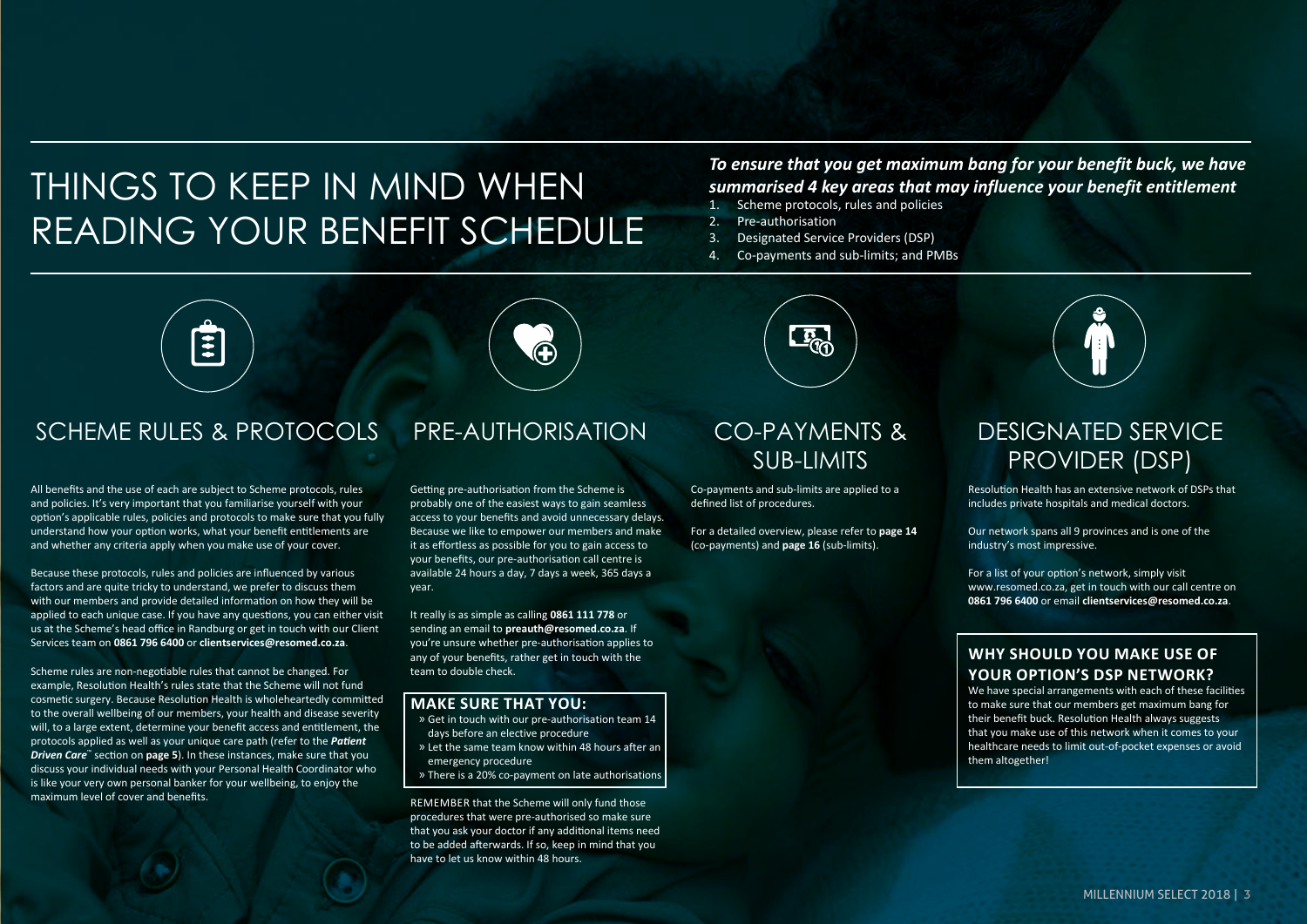### PRESCRIBED MINIMUM BENEFITS

*WHAT ARE PRESCRIBED MINIMUM BENEFITS?* 

Prescribed Minimum Benefits, also known as PMBs, are a list of diseases or conditions that a medical scheme is required to fund. A detailed list can be found on the Council for Medical Schemes' website (www.medicalschemes.com).

 $\begin{array}{c} \begin{array}{c} u & v \\ v & v \\ z & z \end{array} \end{array}$ 



#### FUNDING OF YOUR PMB CONDITION

Your PMB cover will be funded from your option's existing benefits first. Thereafter, your condition will be funded by the Scheme's risk pool and we'll require the following for you to enjoy extended cover from your treating provider:

- » Confirmation of the clinical condition
- » Relevant ICD10 code
- » Supporting documentation
- » Motivation from your doctor
- » Applicable medical reports
- » Any additional information requested by the Scheme



#### STRETCHING YOUR PMB COVER

The first thing you should do after being diagnosed is to get in touch with your Personal Health Coordinator to discuss your diseasespecific care path (refer to **page 5** for more information). You can also substantially stretch your PMB benefits by making use of a hospital, doctor, specialist or any other healthcare professional that the Scheme has an agreement with. However, in a life threatening situation, you may go to any hospital, doctor or specialist but, as soon as you are able to access one of our network providers, you must do so to continue enjoying full cover for your condition.

### GETTING THE MOST OUT OF YOUR PMB COVER

|              | DO                                                                                                                                      | OR YOU MAY                             |
|--------------|-----------------------------------------------------------------------------------------------------------------------------------------|----------------------------------------|
| HE           | Always make use of our extensive provider and hospital networks                                                                         | Have unforeseen out-of-pocket expenses |
|              | Ask whether your PMB cover is subject to a waiting period                                                                               | Not be covered for your PMB condition  |
| $\mathbb{M}$ | Understand the level of cover your option provides for your PMB condition                                                               | Not be covered at all                  |
| ê)           | Understand the applicable Scheme rules, protocols and level of care that<br>applies to your option and how it covers your PMB condition | Misunderstand your level of cover      |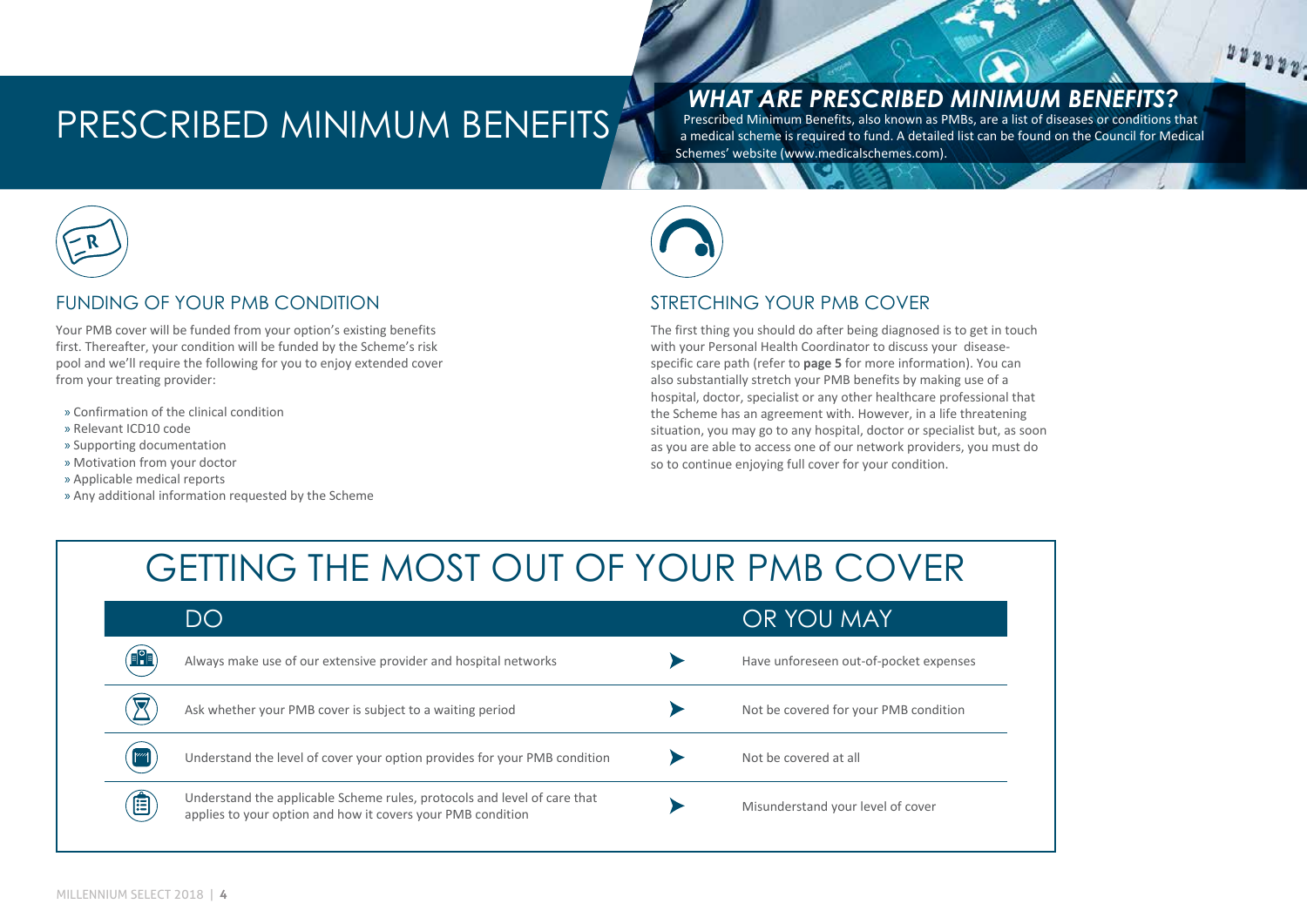### *PATIENT DRIVEN CARE*™



#### WHAT IS *PATIENT DRIVEN CARE*™?

*PDC*<sup>™</sup> is our unique way of helping our at-risk members to manage their health and benefits better so that they're always able to get the care they need when they need it most. These members will firstly be assigned a Personal Health Coordinator (PHC) who is like a personal banker for your wellbeing. Your PHC will help you along every step of the way, from developing a tailor-made care path based on your unique healthcare needs to giving you access to benefits that will help you stay as healthy as possible, for as long as possible.



#### WHAT IS A HFAITH FVFNT?

Let's say you have high blood pressure or cholesterol. In this case, an example of a health event would be a heart attack. Similarly, various other chronic conditions can have extreme health events if left unmanaged and, in most cases, result in hospitalisation.



#### WHO QUALIFIES FOR THE *PDC*™ PROGRAMME?

a medical scheme benefit. We have a sophisticated process, based on our advanced managed care principles and protocols, that quickly identifies members who could benefit from the helping hand the programme offers. Once identified, we start helping you to use your specific option's benefits better.

 $\left(\textcolor{red}{\bullet}\right)$ 

In some cases, we'll even unlock extra benefits that assist you to stay as healthy as possible, for as long as possible.

 $A = \frac{1}{2}$ as healthy as possible. So we developed the industry first *Patient Driven Care*™ (*PDC*™) programme, our unique way of other support to the other support to the sometimes who sometimes who sometimes w

A HELPING HAND FOR OUR HIGH-RISK MEMBERS

#### **Resolution Health members who would ideally use the** *PDC***™ programme include:**

» Chronic patients (depending on the severity of your condition)

need a helping hand when it comes to taking care of the intervals of the intervals of the intervals of the intervals of the intervals of the intervals of the intervals of the intervals of the intervals of the intervals of

- » Patients with an increased risk of having an adverse health event that may, for example, result in hospitalisation
- » Patients who have had severe in-hospital or other acute health events
- » Patients with rare diseases who need constant monitoring



#### HOW TO REGISTER FOR THE PROGRAMME

**Registering for the** *PDC***™ programme takes place in two ways:**

- » Our progressive clinical systems continuously monitor our members' claims patterns to quickly identify high risk patients. Should you be flagged as high risk on our system, you will be contacted by our friendly *PDC*™ team who will discuss the programme with you and take you through the registration process.
- » If you are suffering from a severe chronic disease, you can apply for registration on the programme. The application process is quick and easy and you can either call or email us by using the details below.

For more info, get in touch with our efficient team ON **0861 796 6400** or e-mail **pdc@resomed.co.za.** 11. It's important to keep in mind that *PDC*™ is a health management programme and not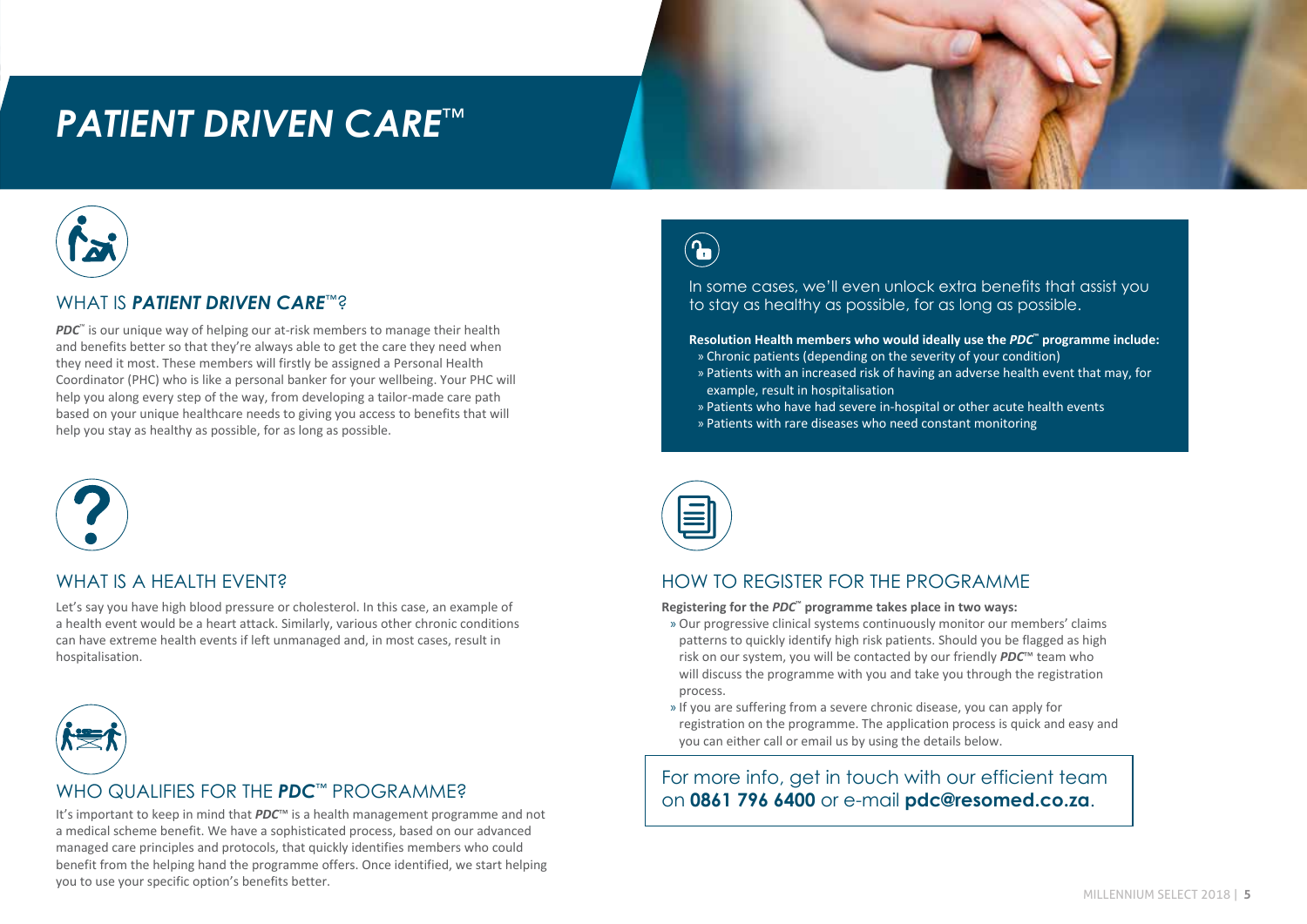### YOUR IN-HOSPITAL COVER



#### YOUR IN-HOSPITAL BENEFIT

**REMEMBER** to always get pre-authorisation for these benefits and that Scheme protocols, rules and policies always apply.



As a **Millennium Select** member, you have unlimited private hospital cover via our extensive DSP hospital network that includes:

- » Surgical operations & procedures
- » Theatre fees
- » Labour & recovery wards
- » Ward accommodation
- » Intensive care & high care units
- » X-rays and pathology
- » Physiotherapy
- » Ultrasound scans (other than for pregnancy)
- » Blood transfusions

It's important to note that laparoscopic and similar endoscopic procedures require a separate authorisation. Also, **REMEMBER** to refer to **page 14** for applicable co-payments.



#### IN-HOSPITAL PROVIDER'S FEES

As a **Millennium Select** member, you have an unlimited in-hospital GP benefit via our extensive DSP network that covers both consultations and procedures. Should you require the expert skills of a specialist, you can rest assured that you are more than covered at up to **150% of Scheme Rate**.



#### **MEDICINES**

To help you along the road of recovery, your **Millennium Select** option will not only pay for the medicines dispensed and used in-hospital, but it will also cover a 7-day supply of medicines received when you are discharged from the hospital. **REMEMBER** that you need to get authorisation from the Scheme for all chronic medications or prescriptions that are for longer than 7 days.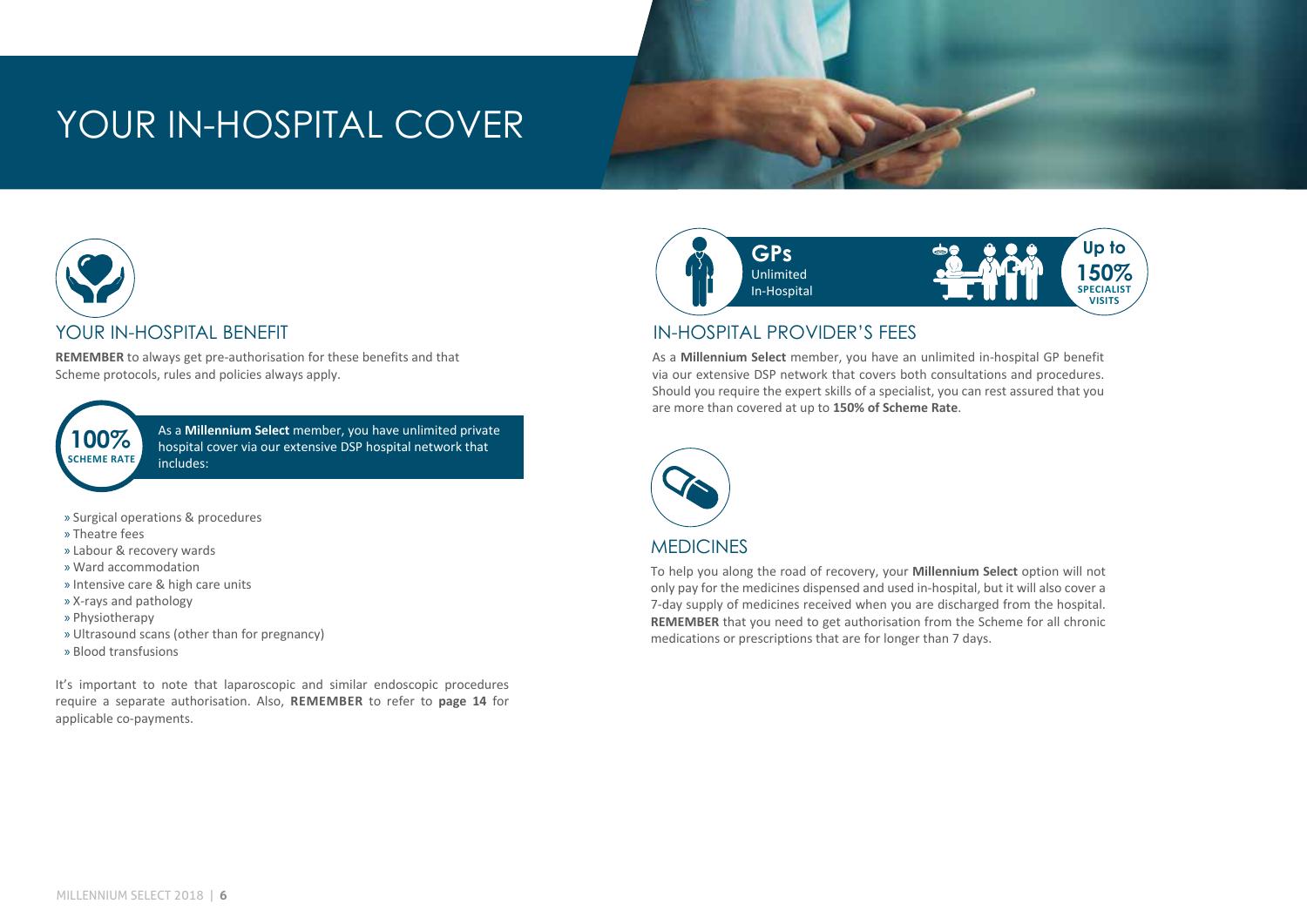### YOUR IN-HOSPITAL COVER



#### MATERNITY CARE

Welcoming a little one to the family is arguably one of the happiest times of your life. As a **Millennium Select** member, you can rest assured that mum, and baby's, every healthcare need is more than taken care of.

Share your happy news with us as soon as your pregnancy has been confirmed via a blood test and we'll register you on our Maternity Programme. Simply get in touch with our team on **0861 111 778** or email **maternity@resomed.co.za**.

You can visit any specialist, midwife or GP with consultations covered from your Medical Savings Account (MSA) and Above Threshold Benefit (ATB). And, because your **Millennium Select** option is all about choice, you can also allocate some of your available savings to antenatal classes or postnatal midwife visits. The **Millennium Select** option also includes a benefit for 2x 2D ultrasound scans throughout your pregnancy.

Your confinement benefits include both normal deliveries and emergency caesarean sections. Should your little one require neonatal intensive care, rest assured that your **Millennium Select** option also has them covered.

#### **YOUR MILLENNIUM SELECT OPTION EVEN HELPS YOU TO SHOP FOR BABY**

Pretty awesome right? As a **Millennium Select** member, your option includes a **R858** voucher that can be spent at any one of our DSP pharmacies. Think healthcare essentials, nappies, bottles, formula, you name it. **REMEMBER** to touch base with your Maternity Personal Care Coordinator after the 32<sup>nd</sup> week of your pregnancy to activate the voucher and to shop till you drop within 1 year of receiving it.

#### **ADDING BABY TO YOUR MEDICAL SCHEME COVER**

Please remember to add your new-born or adopted baby to your medical scheme cover within 30 days of birth or adoption to ensure that their health is as well taken care of as yours. Simply complete the Registration of Additional Dependants form (available on **www.resomed.co.za**) and email a signed copy to **amend@resomed.co.za** or fax to **086 513 1438** along with a copy of the birth certificate or registration. The monthly child dependant premium will automatically be added to your next payment, no stress, no fuss.



#### OTHER IN-HOSPITAL BENEFITS

- » **Organ transplants:** Unlimited cover for PMB conditions with the benefit including the harvesting and transport of the organ as well as the transplant itself
- » **Cochlear implants and all associated costs: R79 142** per family per annum (once per lifetime per beneficiary)
- » **Internal prostheses: R62 825** per family per annum (remember to check the sub-limits on **page 16**)
- » **Psychiatric disorders:** Unlimited cover for PMB conditions and **R19 787** per family per annum for non-PMB conditions



When it comes to non-emergencies, it's important to obtain preauthorisation from us 14 days prior to your in-hospital procedure. This gives us, and you, enough time to request and submit any additional information that we may need.

Please ensure that you include the relevant documentation when you submit your pre-authorisation request. We've included a handy preauthorisation check list on **page 15** to make the process as easy and stress free as possible!

In emergency situations, it's not always possible to obtain preauthorisation first so, in these instances, we need you to get in touch with us within 48 hours or on the first working day after your admission. REMEMBER There is a 20% co-payment on all late authorisations.

For all your pre-authorisation needs, simply dial **0861 111 778** or send an email to **preauth@resomed.co.za**. To ensure that you are always able to take care of your health, our call centre team is available 24 hours a day, 7 days a week, 365 days a year.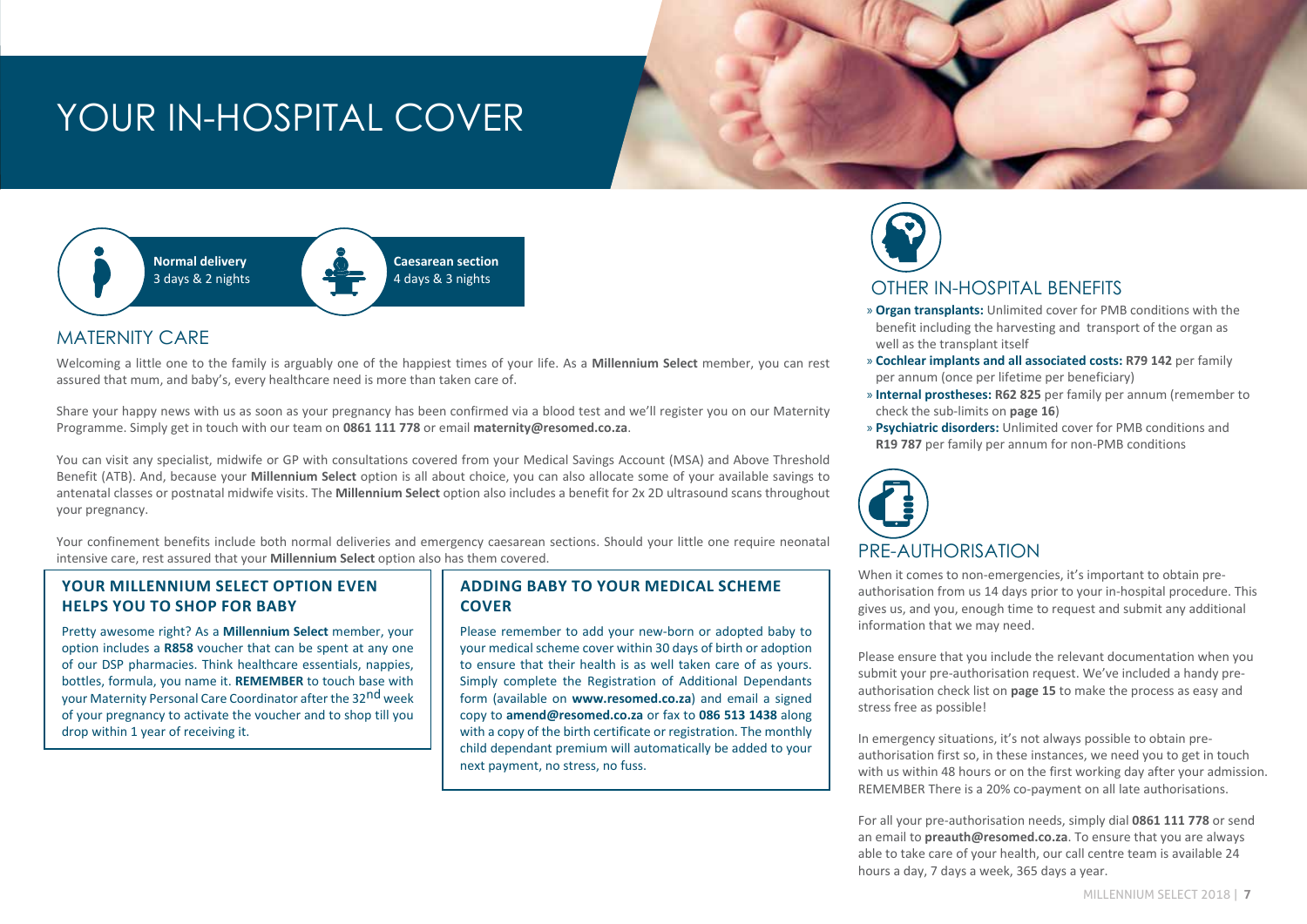### ADDITIONAL COVER

Before accessing any of the benefits included on this page, get in touch with our super-efficient pre-authorisation department on **0861 111 778** or **preauth@resomed.co.za**. Also keep in mind that Scheme rules and protocols always apply.



#### UNLIMITED ONCOLOGY BENEFIT

As a **Millennium Select** member, you have an unlimited (subject to ICON protocols and option specific medicine formularies) oncology benefit which includes anything from oncologists and chemotherapy to radiotherapy and cancer related blood tests via our extensive ICON network. Your cover also includes a generous 18 day hospice benefit to ensure that your health is more than taken care of. Your investigative workups will form part of your outof-hospital benefits and, thereafter, will be covered as a PMB condition. Generic Reference Pricing (GRP) is applied to oncology-related medicines.



#### HIV CARE

Resolution Health has an advanced HIV Management Programme available to all members who are HIV positive which includes in-hospital care via our extensive hospital network. The programme includes consultations, blood tests, counselling and medication if you are HIV positive. To register, simply call **0861 111 778**, send an email to **care@resomed.co.za** or fax to **086 556 3855**.

If you are HIV positive, it's very important that you register for the programme to ensure that you gain access to the maximum amount of benefits.

Because we like to make your healthcare access as easy and stress free as possible, our HIV Management Programme includes a unique **Please Call Me** service manned by our dedicated HIV Helpline Consultant team who are available 24 hours a day, 7 days a week, 365 days a year. Simply send a **Please Call Me** to **082 584 0588** and we'll phone you right back. Taking care of your health has really never been this easy!



#### EXTERNAL MEDICAL APPLIANCES

The **Millennium Select** option provides comprehensive cover for external medical appliances and your family will have access to a **R11 871** annual benefit. **REMEMBER** to check for any applicable sub-limits on **page 16**.

#### EMERGENCY SITUATIONS

Your **Millennium Select** option includes an emergency evacuation and ambulance service that is provided by Netcare 911 and covered at **100% of Scheme Rate**. Make sure that you save their number, **0861 112 162** for quick and easy access when you need it. The service is available anywhere in South Africa with 24/7/365 access to emergency medical assistance. Your medical evacuation benefit includes:

- » Emergency telephonic medical advice
- » Dispatch of ambulances and flights
- » Arrangements for compassionate visits by a family member
- » Arrangements for the escorted return of minors after an accident
- » Repatriation to appropriate facility in your area of residence after an accident
- » Referrals to doctors and other medical facilities
- » The relaying of information to a family member or acquaintance
- » Telephonic trauma counselling

#### CASUALTY BENEFIT

The **Millennium Select** option's flexible savings account means that you can allocate available funds to cover the odd mishap that may require a visit to the casualty ward.



#### SPECIALISED RADIOLOGY

Your radiology benefit includes CT, MRI, PET and Nuclear Medicine scans with a **R15 828** benefit per family per annum. You will need to get pre-authorisation from us before making use of this benefit and keep in mind that a **R1 996** co-payment per incident applies.



#### OTHER CARE

- » **Home nursing:** 10 days per family per annum
- » **Rehab and sub-acute facility:** 18 days per family per annum which includes accommodation and visits by a medical practitioner or as authorised (condition specific and protocol driven)
- » **Dialysis:** PMB conditions covered via extensive DSP network
- » **Trauma counselling:** Subject to MSA and ATB



#### INTERNATIONAL TRAVEL COVER

Because Resolution Health is truly committed to your overall wellbeing, you can rest assured that we have you covered not only in South Africa, but beyond its borders as well via a comprehensive International Travel Cover benefit. Your cover will not only take care of medical emergencies and related expenses, but also offers a variety of personal assistance services. To activate your benefit, simply get in touch with our friendly Client Services team on **0861 796 6400** or **clientservices@resomed.co.za** before you'll be travelling abroad and they'll provide you with all the relevant forms, documents and information.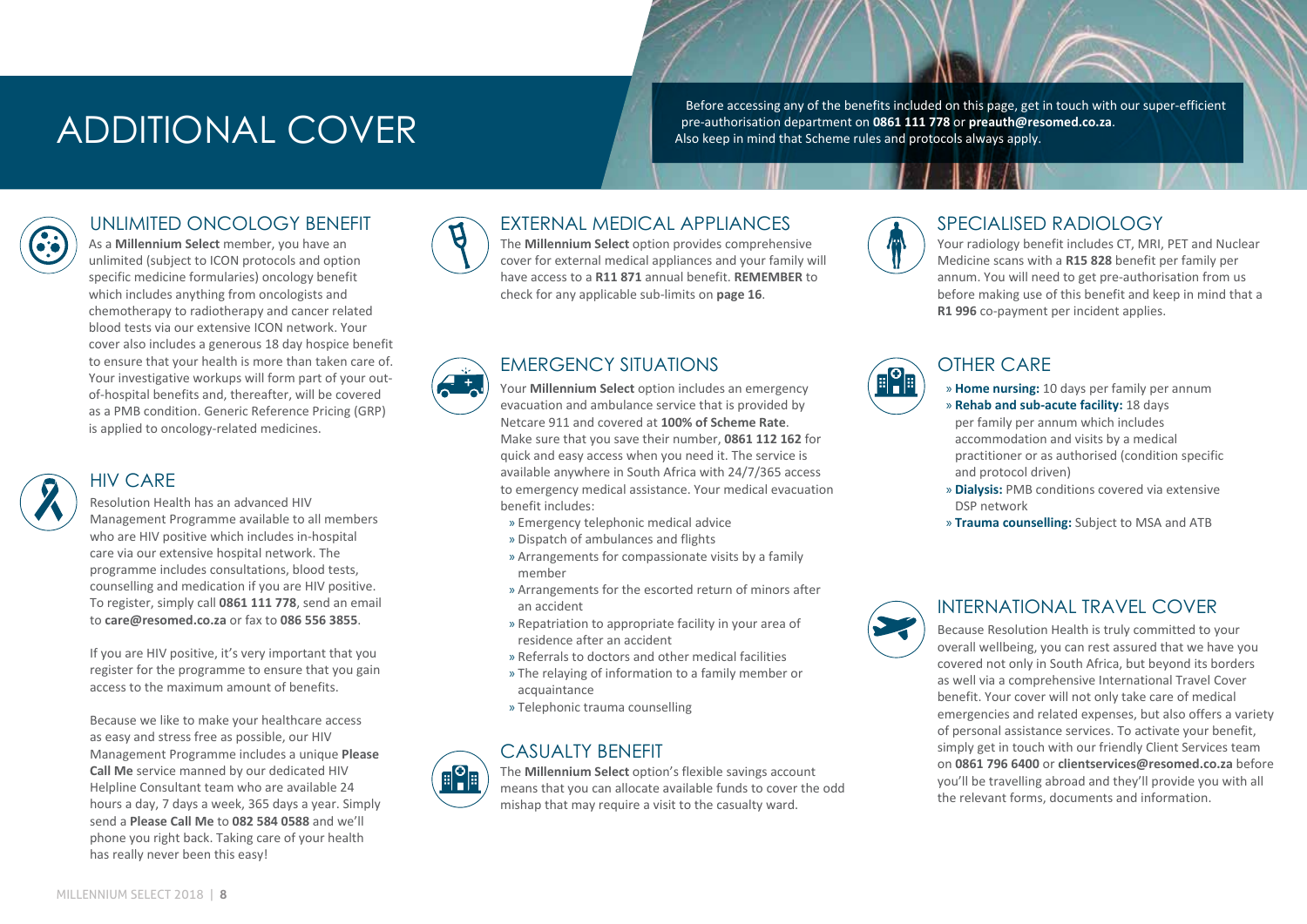### GETTING THE MOST OUT OF YOUR IN-HOSPITAL COVER

|             | <b>DO</b>                                                                                                                                                                                               | OR YOU MAY                                                                                                                                    |
|-------------|---------------------------------------------------------------------------------------------------------------------------------------------------------------------------------------------------------|-----------------------------------------------------------------------------------------------------------------------------------------------|
|             | Give us a 14 day head's up prior to your elective in-hospital procedure                                                                                                                                 | Have to postpone your procedure if we have any queries or received<br>incomplete information                                                  |
|             | Ask your doctor to give you the relevant ICD10 or tariff codes and ensure<br>that all treatments are included and authorised by the Scheme                                                              | Have unpaid bills later on as the Scheme will only pay for those ICD10<br>codes and treatments that were authorised                           |
| 圓           | Ask about the applicable Scheme rules, protocols and policies that may<br>apply to your benefits                                                                                                        | Misunderstand your level of cover                                                                                                             |
| <b>if</b>   | Make use of our DSP hospitals and providers as far as possible to enjoy<br>the maximum cover (available on www.resomed.co.za or from our Client<br>Services team)                                       | Only be covered at 100% of Scheme Rate or face out-of-pocket expenses                                                                         |
|             | Ask for generic medicine options as far as possible                                                                                                                                                     | Be required to pay a portion of your medicine bill                                                                                            |
|             | Check the co-payment and sub-limit list on pages 14 & 16                                                                                                                                                | Not be aware of applicable out-of-pocket expenses or benefit limits                                                                           |
|             | Register for Resolution Health's maternity or HIV programmes (if relevant)                                                                                                                              | Not gain access to the maximum amount of benefits available for your<br>condition or have to receive treatment at a provincial facility (HIV) |
|             | Register you new-born baby or adopted dependant within 30 days of birth<br>or adoption                                                                                                                  | Find that their benefits are only made available from the date of<br>registration and not retrospectively from the date of birth or adoption  |
|             | Take good care of your external medical appliances                                                                                                                                                      | Be left without cover in the 3-year benefit cycle                                                                                             |
|             | REMEMBER that it is your responsibility to take good care of your external<br>appliances and to consider getting additional, private insurance to cover<br>any maintenance, spares or accessories costs | Be out of pocket when expensive repairs or replacements are required as<br>these costs are excluded from this benefit category                |
| <b>ICON</b> | Make use of our leading ICON network for your oncology needs                                                                                                                                            | Be required to pay a co-payment towards your treatment                                                                                        |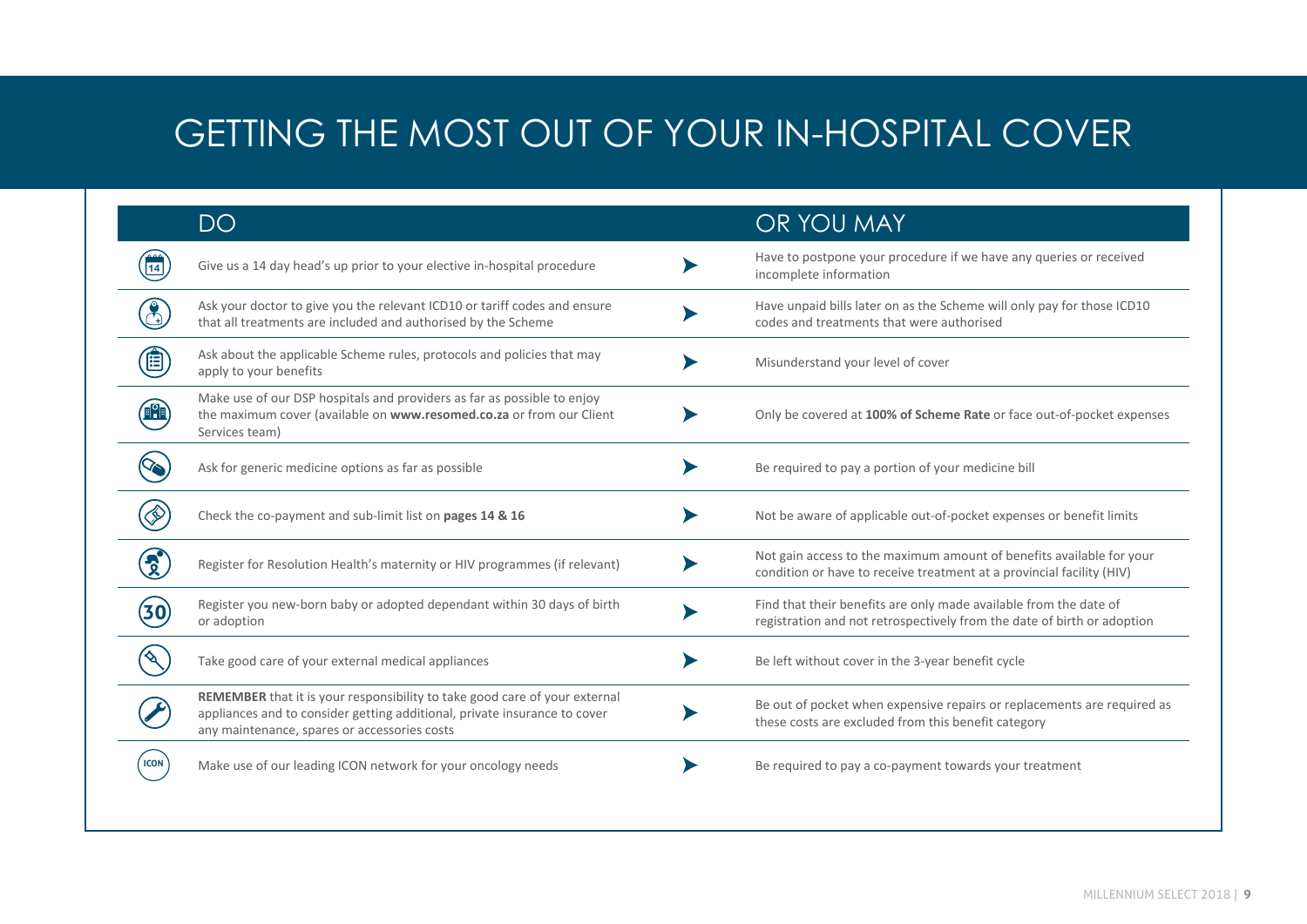### CHRONIC MEDICATION

As a **Millennium Select** member, your chronic condition is more than covered with an extensive **R2 795** medication benefit that includes **35 chronic conditions**. If your condition is one of the CDLs listed on the left of this page, you will enjoy extended unlimited cover for your chronic medication needs. It's important that you register your chronic condition with the Scheme so ask either your doctor or pharmacy to touch base with our pre-authorisation call centre on **0861 111 778** or **preauth@resomed.co.za**. Give them a heads' up that we'll need the relevant ICD10 codes and test results.

**35**



MEDICATION **BENEFIT** 

### GETTING THE MOST OUT OF YOUR CHRONIC MEDICATION BENEFITS

#### CHRONIC DISEASE LIST (CDL) ADDITIONAL CHRONIC

**CHRONIC** CONDITIONS COVERED

- 1. Addison's Disease
- 2. Asthma
- 3. Bipolar Affective Mood
- 4. Disorder Bronchiectasis
- 5. Cardiac Dysrhythmia (Arrhythmia)
- 6. Cardiac Failure
- 7. Cardiomyopathy
- 8. Chronic Obstructive Pulmonary Disease (COPD)
- 9. Chronic Renal Disease
- 10. Crohn's Disease
- 11. Diabetes Insipidus
- 12. Diabetes Mellitus Type 1 & 2
- 13. Epilepsy
- 14. Glaucoma
- 15. Haemophilia
- 16. Hyperlipidaemia
- 17. Hypertension
- 18. Hypothyroidism
- 19. Ischaemic Heart Disease (Coronary Artery Disease)
- 20. Multiple Sclerosis
- 21. Parkinson's Disease
- 22. Rheumatoid Arthritis
- 23. Schizophrenia
- 24. Systemic Lupus Erythematosis
- 25. Ulcerative Colitis

### **CONDITIONS**

- 1. ADHD
- 2. Allergic Rhinitis
- 3. Arthritis
- 4. Benign Prostatic Hypertrophy
- 5. Eczem
- 
- 
- -
	-

| Gastro-Oesophageal Reflux |  |
|---------------------------|--|
| Gout                      |  |

- 8. HIV
- 9. Hormone Replacement Therapy
- 10. Major Depression

| i Prostatic Hypertropi |  |  |
|------------------------|--|--|
| a                      |  |  |
|                        |  |  |

- 6. Gastro-Oesophageal Reflux Disease (GORD)
- 7. Gout
- -
	-

|  | <b>OUT PHATTINGLY DETIETL IVIALIATE.</b>                                         |
|--|----------------------------------------------------------------------------------|
|  | Opt for generic versions of your m<br>as possible to stretch every benef         |
|  | Double check that your doctor or<br>has registered your chronic condit<br>Scheme |
|  |                                                                                  |

(自

 $\mathbb{E}$ 

|                                                                                                                                                                              | OR YOU MAY                                                                    |
|------------------------------------------------------------------------------------------------------------------------------------------------------------------------------|-------------------------------------------------------------------------------|
| Get your medication from one of our DSP phar-<br>macies who charge special rates (available on<br>www.resomed.co.za or from our Client Services<br>team)                     | Deplete your chronic medication benefit<br>before the end of the year         |
| Enquire about your specific condition's chronic<br>basket (available on www.resomed.co.za or from<br>our Pharmacy Benefit Management team)                                   | Be required to contribute towards your<br>medication cost                     |
| Opt for generic versions of your medication as far<br>as possible to stretch every benefit Rand                                                                              | Deplete your chronic medication benefit<br>before the end of the year         |
| Double check that your doctor or pharmacy<br>has registered your chronic condition with the<br>Scheme                                                                        | Face out-of-pocket expenses                                                   |
| Ensure that your treating doctor includes the<br>ICD10 code on your prescription                                                                                             | Have your medication declined as they do<br>not correlate with your diagnosis |
| Ensure that you ask about and understand the<br>Reference Pricing and Generic Reference Pricing<br>(GRP) that may be applied to the medicine<br>product on your prescription | Have unforeseen out-of-pocket expenses                                        |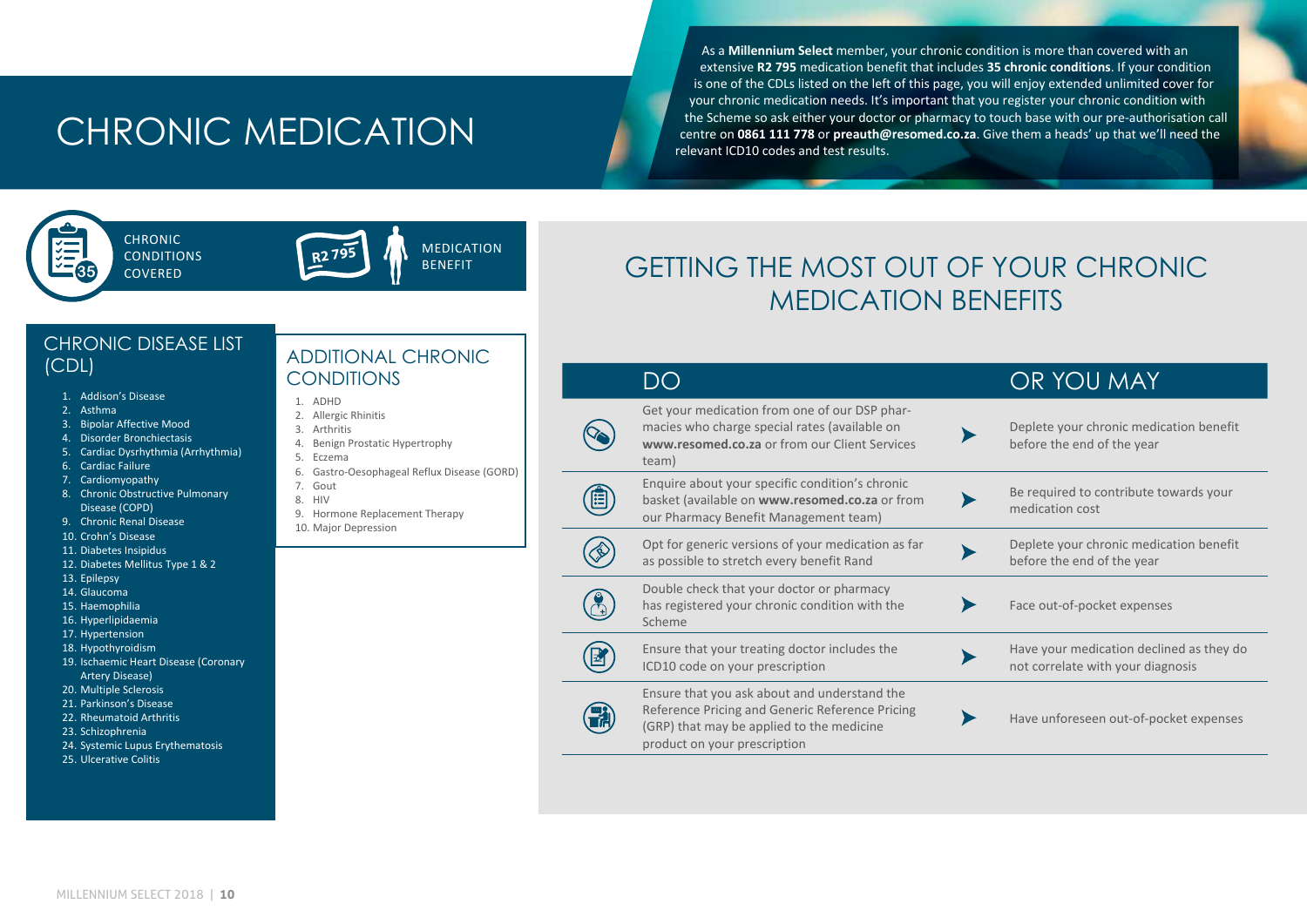Your benefits are covered from the **Millennium Select** option's generous MSA and ATB, meaning that you are in complete control of your day-to-day healthcare spend. RE<br>also make use of our DSP network as far as possible to stretch your savings to the max.



#### GENERAL PRACTITIONERS

Your General Practitioner benefit will be covered from your available savings and ATB at up to 100% of contracted rate. However, if your diagnosis is related to a condition included on the Chronic Disease List (CDL) on **page 10**, this visit will be covered separately. In these instances, remember that disease management protocols apply and that you need to obtain preauthorisation from the Scheme prior to your visit.



#### SPECIALIST VISITS

Your specialist visits are subject to your MSA and ATB, will be covered at up to **150% of Scheme Rate** and include both consultations and in-room procedures.

Because we are fully committed to the health of our members, we will unlock additional benefits for your specialist care requirements if your visit is related to a PMB condition, even if your savings have been depleted! In these instances, always phone us for preauthorisation first to make sure that you're covered.

In-room procedures are also subject to pre-authorisation so make sure you touch base with our friendly consultants on **0861 111 778**  or **preauth@resomed.co.za**.



#### **OPTOMETRY**

Your optometry benefit includes consultations, examinations, spectacles and contact lenses, each of which will be covered from your available savings and ATB with a sub-limit of **R2 795** per beneficiary.

#### REMEMBER

Your optical benefits are available in a 24-month benefit cycle and to make use of our DSP network to get the most out of your cover.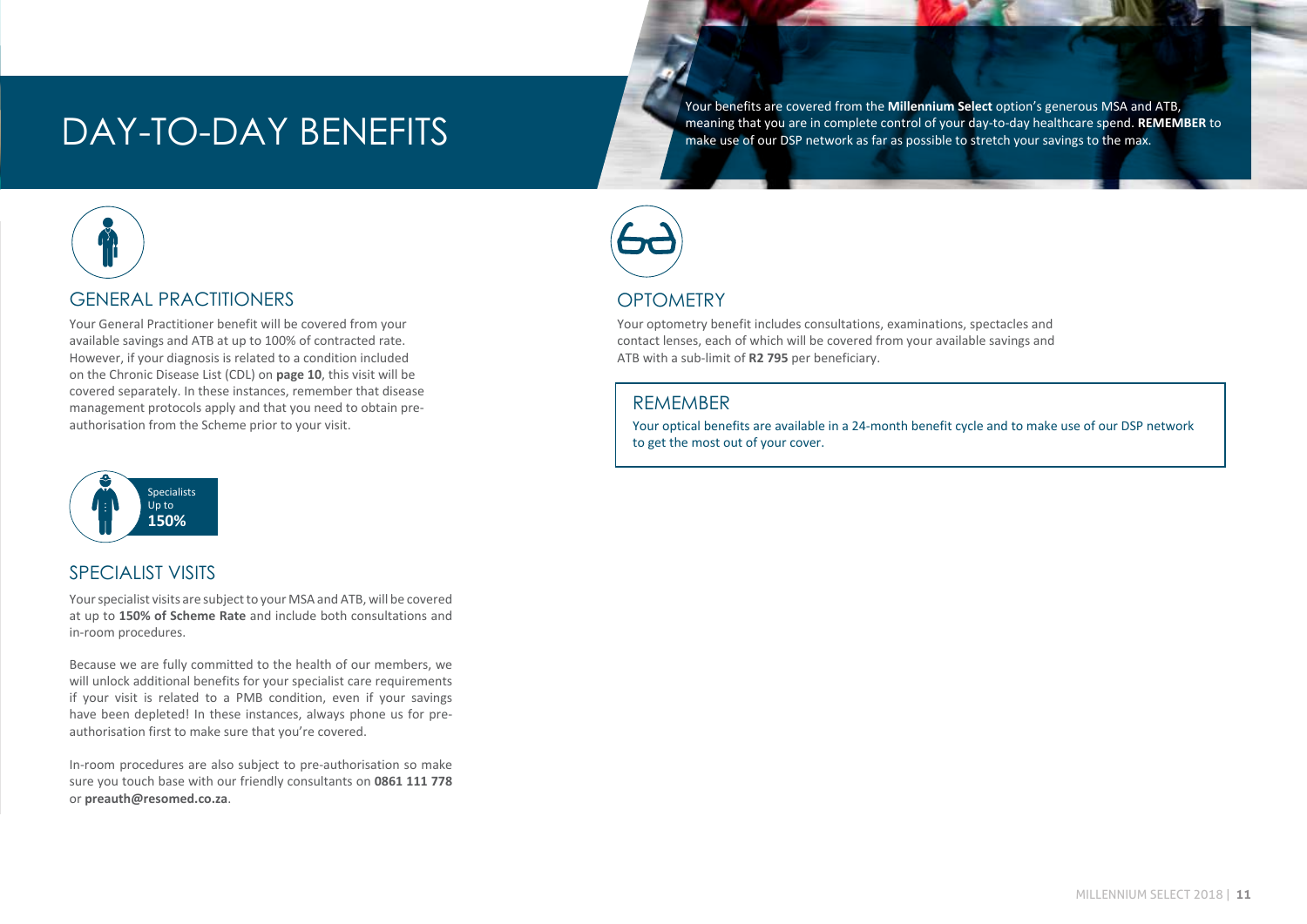### DENTAL DAY-TO-DAY BENEFITS

Your benefits are covered from the **Millennium Select** option's generous MSA and ATB, meaning that you are in complete control of your day-to-day healthcare spend. **REMEMBER** to make use of our DSP network as far as possible to stretch your savings to the max.



#### CONSERVATIVE DENTISTRY

Your conservative dentistry needs will be covered from your available savings and ATB with the following sub-limits applied:

**M: R6 223 M+1: R8 585 M+2+: R10 205**

#### **This benefit category includes:**

- » **2** Annual check-ups per beneficiary per annum
- » **2** Emergency consultations per beneficiary per annum
- » **8** Intra-oral x-rays per beneficiary per annum
- » **1** Extra-oral x-ray per beneficiary per annum
- » **2** Annual scale and polish treatments per beneficiary per annum
- » **1** Fissure sealant per molar tooth (3-year cycle and limited to individuals younger than 16)
- » Extractions covered at **100% Scheme Rate**
- » Root canal therapy covered at **100% Scheme Rate**
- » **1** Set of acrylic dentures (partial or full, per jaw) per beneficiary (4-year cycle, pre-authorisation required and Scheme protocols apply)

#### DENTAL ANAESTHETICS IN ROOMS

Your **Millennium Select** option covers dental anaesthetics in rooms at **100% of Scheme Rate**. Important to remember is that pre-authorisation is required for conscious (intravenous) sedation during in-room surgical procedures (Scheme protocols apply). However, should the anaesthetic be for anxiety control only, it won't be covered.

#### SURGERY AND DENTAL HOSPITALISATION

The **Millennium Select** option includes a benefit for the removal of impacted wisdom teeth in adults. Hospitalisation for children younger than 5 years may also be granted for extensive dental treatment and, in these instances, each case will be reviewed after all relevant clinical information, x-rays and motivations have been received.

**REMEMBER** to get in touch with our pre-authorisation team 14 days before your procedure and that a co-payment of **R2 643** applies. Go to **page 15** for our pre-authorisation check list and make sure that you tick all the boxes when submitting your request.

#### ADVANCED DENTISTRY

For the troublesome pearly whites, your advanced dentistry benefit includes:

- » Crowns
- » Bridges
- » Partial metal dentures (1 per jaw per beneficiary every 3 years)
- » Orthodontics (1 per lifetime for beneficiaries younger than 18)

**REMEMBER that the above list of benefits will be covered from your MSA and ATB and that the following sub-limits apply:**

- **M: R6 223**
- **M+1: R8 585**
- **M+2+: R10 205**

#### ANXIOUS ABOUT YOUR VISIT TO THE DENTIST?

Going to the dentist may induce a mild panic attack for some of our members. Luckily, the **Millennium Select** option's dental benefits include sedation methods like laughing gas or sedative medications. You won't need to obtain pre-authorisation for this benefit.

#### **FILLINGS**

This benefit includes 1 filling per tooth in a 1 year benefit cycle. In the unlikey event that you, or one of your dependants, need more than 5 fillings, we may require a copy of the treatment plan.

#### REMEMBER

You need to obtain pre-authorisation from the Scheme prior to accessing these benefits and that Scheme protocols apply.

### HOW TO GET THE MOST OUT OF YOUR DAY-TO-DAY BENEFITS

|   | $\mathcal{D}(\mathcal{A})$                                                        | OR YOU MAY                                                                                 |
|---|-----------------------------------------------------------------------------------|--------------------------------------------------------------------------------------------|
|   | Visit our DSPs as far as possible for your<br>day-to-day needs                    | Run out of benefits before the end of the<br>year or face potential out-of-pocket expenses |
| 眉 | Make sure that you are fully aware of the<br>Scheme protocols, rules and policies | Be required to make a personal contribution                                                |
|   | Obtain pre-authorisation as indicated                                             | Be required to make a personal contribution                                                |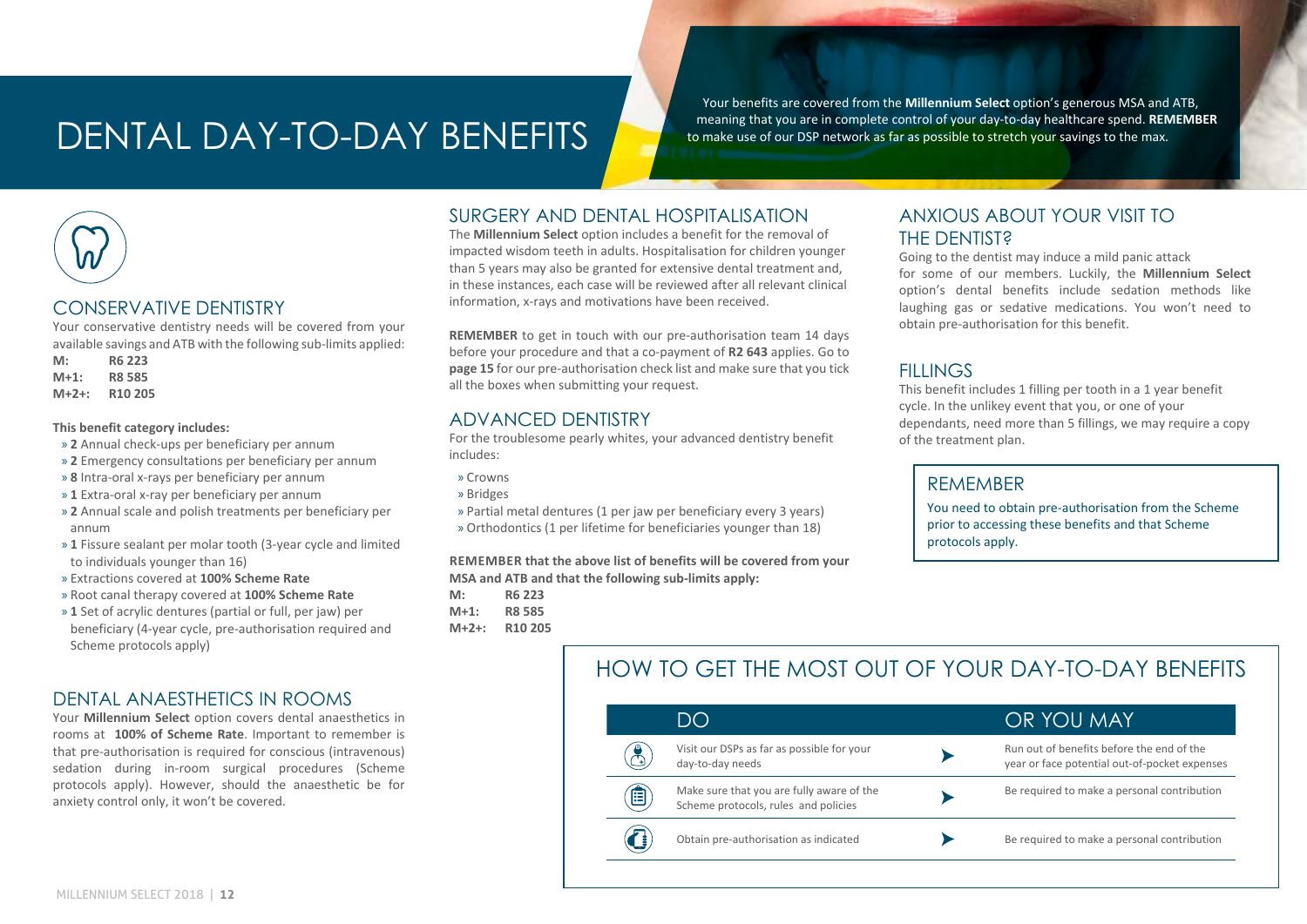### ADDITIONAL OUT-OF-HOSPITAL **BENEFITS**

Your additional out-of-hospital benefits are covered from your available savings and ATB, placing you in complete control of your healthcare cover.

#### OUT-OF-HOSPITAL BENEFITS

**Your additional out-of-hospital benefit cluster includes:**

- » Alternative healthcare services:
	- 1. Acupuncture
	- 2. Biokineticists
	- 3. Chiropodists
	- 4. Chiropractors
	- 5. Dieticians
	- 6. Homeopaths
	- 7. Naturopaths
	- 8. Occupational therapists
	- 9. Osteopaths
	- 10. Podiatrists
	- 11. Social workers
- » Radiology & pathology (specialised radiology covered separately via in-hospital benefits)
- » Physiotherapy
- » Psychology and psychiatric treatment (over and above in-hospital psychiatric disorder benefit)
- » Speech therapy and audiology

#### ACUTE MEDICATION

You can also cover your acute and schedule 0-2 (over the counter) medication needs from your MSA and ATB. **REMEMBER** that the following limits apply:

**M: R6 223 M+1: R8 585**

- **M+2+: R10 205**
- When it comes to Schedule 0-2 medication, keep in mind that the following sub-limits apply:

| M:       | R1 844                         |
|----------|--------------------------------|
| $M+1:$   | R <sub>2</sub> 57 <sub>2</sub> |
| $M+2+$ : | R <sub>3</sub> 030             |

### PREVENTATIVE CARE **BENEFITS**

Resolution Health firmly believes that prevention is better than cure. That is why we have included comprehensive preventative care benefits on the **Millennium Select** option to help you stay as healthy as possible, for as long as possible.

Your family can look forward to a preventative care benefit of **R2 630** per annum that can be used for any of the below screening tests at a pharmacy or clinic.

- » Blood pressure
- » Blood sugar
- » Cholesterol
- » Body Mass Index

#### \* **R124** PER BENEFICIARY OVER THE AGE OF 18 YEARS

YOUR PREVENTATIVE CARE BENEFIT DOESN'T STOP THERE.

#### **The Millennium Select option also includes:**

- » 1 HIV test per beneficiary per annum
- » 1 Screening mammogram examination per female beneficiary per annum (over the age of 35 years)
- » 1 Pap smear per beneficiary per annum
- » 1 PSA test per beneficiary per annum (over the age of 45 years)
- » 1 Flu vaccination per beneficiary per annum
- » Childhood immunisations as recommended by the Department of Health up to 18 months, subject to a sub-limit of **R1 978** (refer to **page 16** for a detailed overview of immunisations included)
- » 1 Course (3 doses per registered schedule) cervical cancer prevention (HPV) vaccine per female beneficiary per lifetime (9 – 25 years)
- » Unlimited access to specialised nurse helpline (**086 111 2162**)
- » **R1 584** oral contraception benefit per female beneficiary per annum (**R132** per month)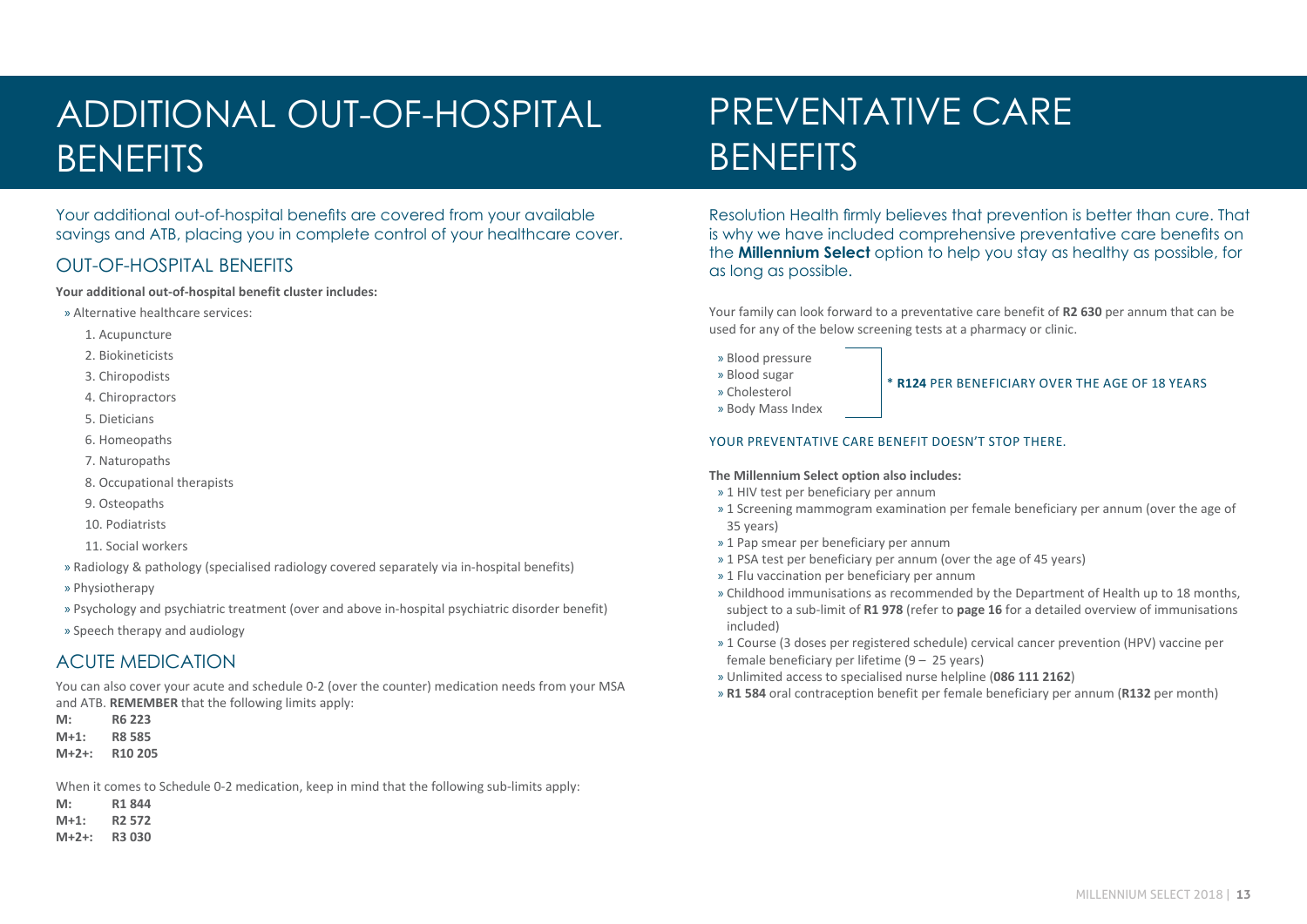### YOUR MONTHLY CONTRIBUTIONS

|                     | <b>Monthly Risk</b><br>Contribution | Monthly<br>Saving<br>Contribution | Total Monthly<br>Contribution | <b>Medical</b><br>Savings<br>Account (MSA) | Self Payment<br>Gap (SPG) | <b>Threshold</b> | Above<br><b>Threshold</b><br>Benefit (ATB) |
|---------------------|-------------------------------------|-----------------------------------|-------------------------------|--------------------------------------------|---------------------------|------------------|--------------------------------------------|
| Principal<br>Member | R3 388                              | R847                              | R4 235                        | R10164                                     | R4 690                    | R14854           | R5 849                                     |
| Adult<br>Dependant  | R <sub>2</sub> 904                  | R726                              | R3 630                        | R8 712                                     | R3 638                    | R12 350          | R4 988                                     |
| Child<br>Dependant  | <b>R788</b>                         | R197                              | <b>R985</b>                   | R2 364*                                    | R908**                    | R3 272**         | R817**                                     |

\* First two children only \*\* Per child

On the **Millennium Select** option the member only pays for the first two \*child dependants. The third and subsequent children are covered at no extra cost to the member. In the event, however, that you have a \*student dependant, the child rate will apply.

A dependant below the age of 21 is considered a Child Dependant. The definition of a child dependant excludes spouses and life partners.

#### **\*STUDENT DEPENDANT DEFINITION:**

**\*CHILD DEPENDANT DEFINITION:**

A dependant who is aged between 21-25 who is studying at an accredited tertiary institution is considered a Student Dependant. To qualify for the child rate, proof of student status must be supplied annually.

Your monthly contributions are paid in advance and due on the 5<sup>th</sup> of every month. If we haven't received your contributions by this date, we'll send you a reminder via your preferred method of communication. Also, please let us know if you have made a late payment by either getting in touch with our Call Centre team or sending an email to **contributions@resomed.co.za**. **REMEMBER** your self payment gap accumulates at scheme rate, not cost and needs to be reached before you can access your threshold benefits.

#### LATE PAYMENTS

**REMEMBER** that, should we not have received payment by the 15<sup>th</sup> of the month, you run the risk of having your benefits suspended or membership cancelled. Should we not receive payment by the next payment run, we may process a double debit to ensure your account is brought up to date and your benefits will immediately be reinstated the moment all premiums have been paid. Keep in mind that, during this time where your account reflects an arrear amount, you will not have access to your option's benefits.

### ENSURING NO HICCUPS

|                 | DO                                                                                                          | OR YOU MAY                                                                    |
|-----------------|-------------------------------------------------------------------------------------------------------------|-------------------------------------------------------------------------------|
| 5 <sup>th</sup> | Ensure that we receive your monthly<br>contributions by no later than the 5 <sup>th</sup> of<br>every month | Run the risk of having your benefits<br>suspended or membership cancelled     |
| ſŧ,             | Notify us if you've made a late payment so<br>that we can make a note on our system                         | Receive regular payment reminders and<br>follow up messages                   |
|                 | Settle arrear amounts as quickly as possible                                                                | Not have access to your benefits with your<br>membership eventually cancelled |

### CO-PAYMENTS

The **Millennium Select** option includes **minimal co-payments**, enabling you to always put your health first. Below a detailed overview of the co-payments applicable to **Millennium Select** members:

| Tympanoplasty Myringotomy,<br>Tonsillectomy and Adenoidectomy                                                                                                                             | <b>NO</b><br>Co-payment |
|-------------------------------------------------------------------------------------------------------------------------------------------------------------------------------------------|-------------------------|
| Excision nail bed, Skin Lesions                                                                                                                                                           | R1984                   |
| Circumcision, Colonoscopy, Sigmoidoscopy, Protoscopy,<br>Cystoscopy, Dental Admissions, Gastroscopy                                                                                       | R <sub>2</sub> 642      |
| Hysteroscopy                                                                                                                                                                              | R <sub>2</sub> 971      |
| Arthroscopy, Conservative Back / Spine Treatment,<br>Endometrial Ablation, Hernia Repair, Hysterectomy,<br>Laparoscopic Procedures, Urinary Incontinence Repair,<br><b>Varicose Veins</b> | R3 957                  |
| Nasal Surgery (including endoscopy)                                                                                                                                                       | <b>R5 942</b>           |
| Joint Replacements, Rotator Cuff Surgery                                                                                                                                                  | <b>R7550</b>            |
| <b>Spinal Surgery</b>                                                                                                                                                                     | <b>R8 255</b>           |
| Reflux Surgery                                                                                                                                                                            | R11 343                 |

You will not be held liable for a co-payment if the procedure is performed outof-hospital, except for specialised radiology. You will also not have to pay the co-payment if it's related to the only or most suitable treatment available for a PMB condition. If your procedure is subject to 2 related co-payments, you will only pay for the larger amount with the second co-payment falling away. However, if it's 2 unrelated co-payments, both will apply.

MILLENNIUM SELECT 2018 | **14**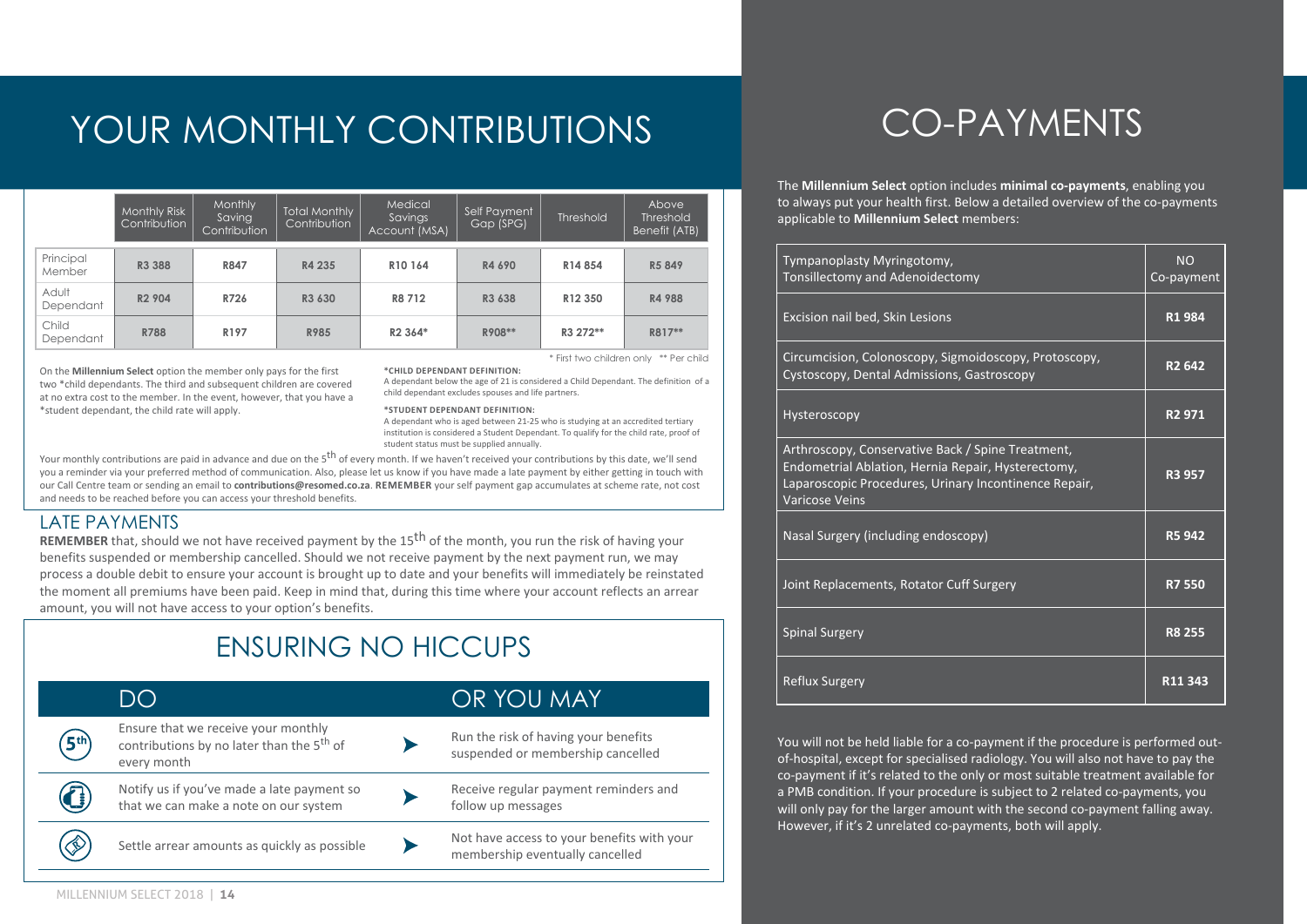### CLAIMS PROCEDURE CHECKLIST THE AUTHORITY

## PRE-AUTHORISATION

If your medical service provider prefers that you submit your claims directly to Resolution Health, simply send a copy of the signed claim form to:



 **clientservices@resomed.co.za** 



Please use the check list below to ensure that your submission is complete, making it all the easier for us to process the claim as quickly as possible:  $\overline{\phantom{a}}$ 

| Membership number                       |  |
|-----------------------------------------|--|
| Option name                             |  |
| Principal member's name and surname     |  |
| Patient's name and surname              |  |
| Practice number                         |  |
| Doctor's individual registration number |  |
| Date of doctor's visit                  |  |
| Nature and cost of your visit           |  |
| Relevant diagnostic and tariff codes    |  |
| Original or copy of receipt             |  |

**REMEMBER** that your claim cannot be older than 4 months, so make sure that you submit the relevant documentation as soon as possible. If your claim is related to the treatment of injuries or expenses recovered from a 3rd party, please attach a statement with a detailed description of the event.

Resolution Health processes claims payments twice a month or at our discretion. You will receive a comprehensive claims statement after every payment run that will include a detailed description of any irregularities as and when relevant. You or your service provider will have 60 days to correct these irregularities and resubmit the claim to the Scheme for payment.

Also important to keep in mind is that all claims must correspond to Scheme rules so remember to confirm that your claim is in line with all other benefit schedule stipulations, protocols and policies to ensure a smooth and stress free claiming process. Visit www.resomed.co.za or call our friendly call centre on **0861 796 6400** to obtain a detailed list of applicable Scheme exclusions.

Getting pre-authorisation from the Scheme is a quick and easy process, especially if you use our rather handy check list below.

#### **REMEMBER**

» Get in touch with our pre-authorisation team **14 days before an elective procedure** » Let the same team know within **48 hours after an emergency procedure**

**REMEMBER** that the Scheme will only **fund those procedures that were pre-authorised** so make sure that you ask your doctor if any additional items need to be added afterwards. If so, keep in mind that you have to let us know **within 48 hours.**





| Member number                                                                                                                        |  |
|--------------------------------------------------------------------------------------------------------------------------------------|--|
| Dependant code or date of birth                                                                                                      |  |
| Referring provider practice number                                                                                                   |  |
| Treating provider practice number                                                                                                    |  |
| Facility practice number (hospital or clinic rooms procedure)                                                                        |  |
| Diagnosis code, ICD 10 code or reason for admission                                                                                  |  |
| Co-morbidities or pre-existing medical condition                                                                                     |  |
| Tariffs or proposed procedure                                                                                                        |  |
| Date of service                                                                                                                      |  |
| Relevant clinical information, motivation, previous treatment history, x-rays, radiology<br>reports or injury report where indicated |  |

 $\bullet$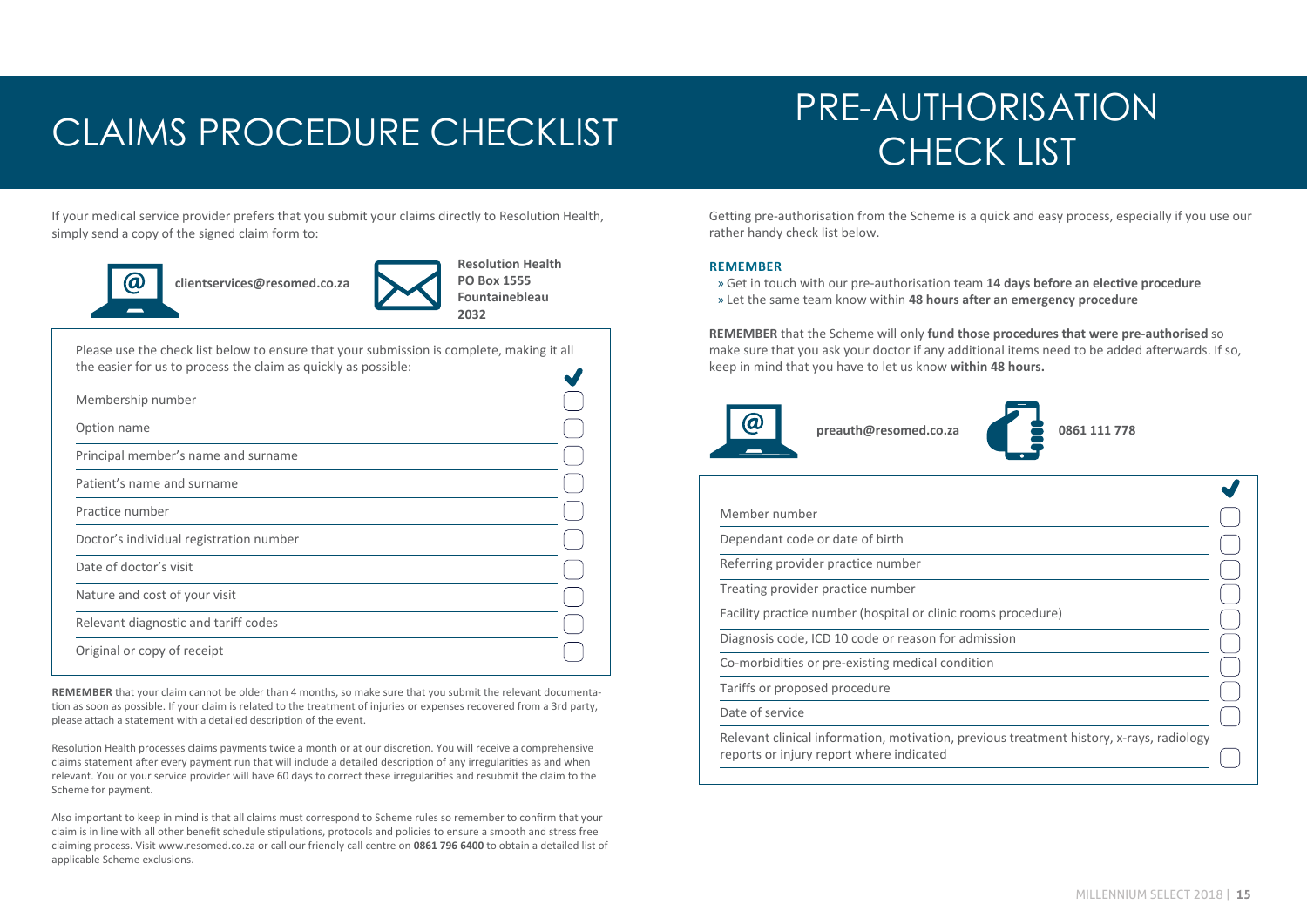### EXTERNAL MEDICAL APPLIANCES

Annual limit: R11 871 per family

| Crutches (annual)                                                                        | R 775   |
|------------------------------------------------------------------------------------------|---------|
| Elastic stockings for control of varicose veins (annual)                                 | R 775   |
| Leg, arm and neck supports (annual)                                                      | R 992   |
| Orthopaedic footwear (annual)                                                            | R 1 057 |
| Glucometers (3-year cycle)                                                               | R 1 057 |
| Nebulisers / humidifiers (3-year cycle)                                                  | R 992   |
| External breast prosthesis after mastectomy (annual)                                     | R1568   |
| Back supports (annual)                                                                   | R4480   |
| Wheelchairs (3-year cycle)                                                               | R 6 593 |
| CPAP Machine (3-year cycle only at DSPs)                                                 | R 9 100 |
| Artificial eyes (5-year cycle)                                                           | R 11871 |
| Artificial larynx (5-year cycle)                                                         | R 11871 |
| Artificial limbs (5-year cycle)                                                          | R 11871 |
| Disposable bladder and intestinal excretion bags (annual)                                | R 11871 |
| Hearing aids (annual, 3-year lifespan / appliance)                                       | R 11871 |
| Home oxygen (annual, only at DSPs)                                                       | R 11871 |
| Sleep apnoea monitors (infants < 1-year and only at pharmacy,<br>1 / beneficiary / life) | R 11871 |

CHILDHOOD VACCINATIONS

| Overall plan limit       |          | R62 825       |  |
|--------------------------|----------|---------------|--|
| Knee                     |          | R47 697       |  |
| Hip                      |          | R43 276       |  |
| Shoulder / Elbow / Ankle |          | R55 303       |  |
| External fixator         |          | R62 825       |  |
| <b>Spinal Fusion</b>     | Cervical | Lumbar dorsal |  |
| 1 Level                  | R22 250  | R27841        |  |
| 2 Levels                 | R34 499  | R42 664       |  |
| 3 Levels                 | R47 686  | R50 376       |  |
| 4 Or more levels         | R62 825  | R62 825       |  |
| <b>Coronory Stents</b>   |          |               |  |
| 1 Stent                  |          | R23 706       |  |
| 2 Stents                 |          | R38 856       |  |
| Total                    |          | R62 825       |  |
| Pelvic floor             |          | R7828         |  |
| Hernia mesh              |          | R7828         |  |
| Intraocular lens (each)  |          | R3 629        |  |

**At birth** OPV(1) Oral Polio Vaccine, BCG Bacilles Calmette Vaccine

- **6 Weeks** OPV(2) Oral Polio Vaccine, DTP/Hib(1) Diptheria, Tetanus, Pertussis & Haemophilus influenza Type B vaccine, Heb B(1) Hepatitis Vaccine, PCV(1) Pneumococcal Conjugated Vaccine
- **10 Weeks** OPV(3) Oral Polio Vaccine, RV (1) Rotavirus Vaccine, DTP/Hib(2) Diptheria, Tetanus, Pertussis & Haemophilus influenza Type B vaccine, Heb B(2) Hepatitis Vaccine, PCV(2) Pneumococcal Conjugated Vaccine

**14 Weeks** OPV(4) Oral Polio Vaccine, RV (2) Rotavirus Vaccine, DTP/Hib(3) Diptheria, Tetanus, Pertussis & Haemophilus influenza Type B vaccine, Heb B(3) Hepatitis Vaccine, PCV(3) Pneumococcal Conjugated Vaccine,

**9 Months** Measles Vaccine(1)

**18 Months** OPV(5) Oral Polio Vaccine, DTP Diptheria, Tetanus, Pertussis Measels Vaccine (2)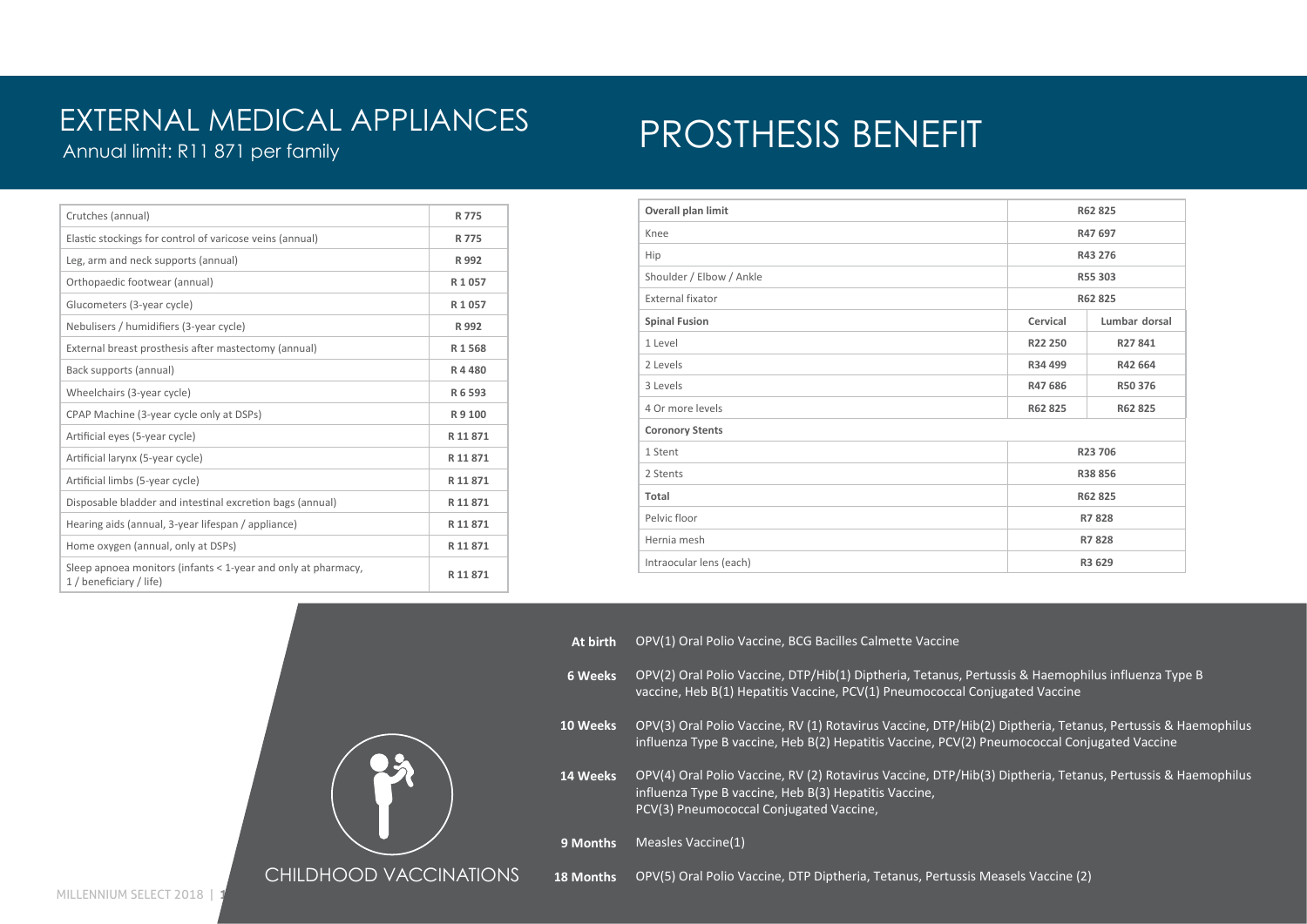### IMPORTANT INFORMATION ABOUT YOUR BENEFITS



#### CHANGING OPTIONS

It's important to look at your healthcare needs at the end of every year and decide which Resolution Health option is best suited to your evolving healthcare needs. Option changes can be made annually at the end of the year by completing an Option Change Form (available on **www.resomed.co.za** or from our friendly Call Centre consultants on **0861 796 6400**) and making sure we receive the completed form by no later than **08 December 2017.** Completed forms can be submitted:

- » Online: **www.resomed.co.za**
- » By email: **optionchange2018@resomed.co.za**
- » By post: Resolution Health, PO Box 1555, Fountainebleau, 2032



**R**

#### BENEFITS THAT RUN IN CYCLES

Most of your option's benefits are annual, meaning that you can access these benefits over a calendar year. However, certain benefits run over an extended period like external medical appliances, orthodontics, optical benefits and cochlear implants and may only be available once in several years or once in a lifetime.



#### SERVICE PROVIDER RATES

Some service providers may charge rates that are more than your option's benefit rate, making it very important that you **confirm what your provider charges before making use of their services. REMEMBER** that Resolution Health will fund up to your option's benefit rate limit (including PMBs) and, if your provider charges over and above that rate, the outstanding amount will be for your personal account.

Also keep an eye on what you're being charged for. Some service providers charge members for additional procedure codes or the unbundling of service tariffs not approved by the Scheme. You can speak to our friendly pre-authorisation department on **0861 111 778** or email them on **preauth@resomed.co.za** for advice as you may not be liable for these additional costs.



#### BENEFITS THAT ARE DEPLETED

Once your benefits are depleted, you will only be covered for those conditions that are clinically proven to be a PMB. **REMEMBER** that Scheme protocols always apply and that pre-authorisation, as well as proof of PMB status, is required to confirm your cover.

### PRO-RATING OF BENEFITS

including those that have Rand limits, are pro-rated in proportion to the period of membership for the vear When joining the Scheme during the year, all benefits (except hospitalisation). membership for the year.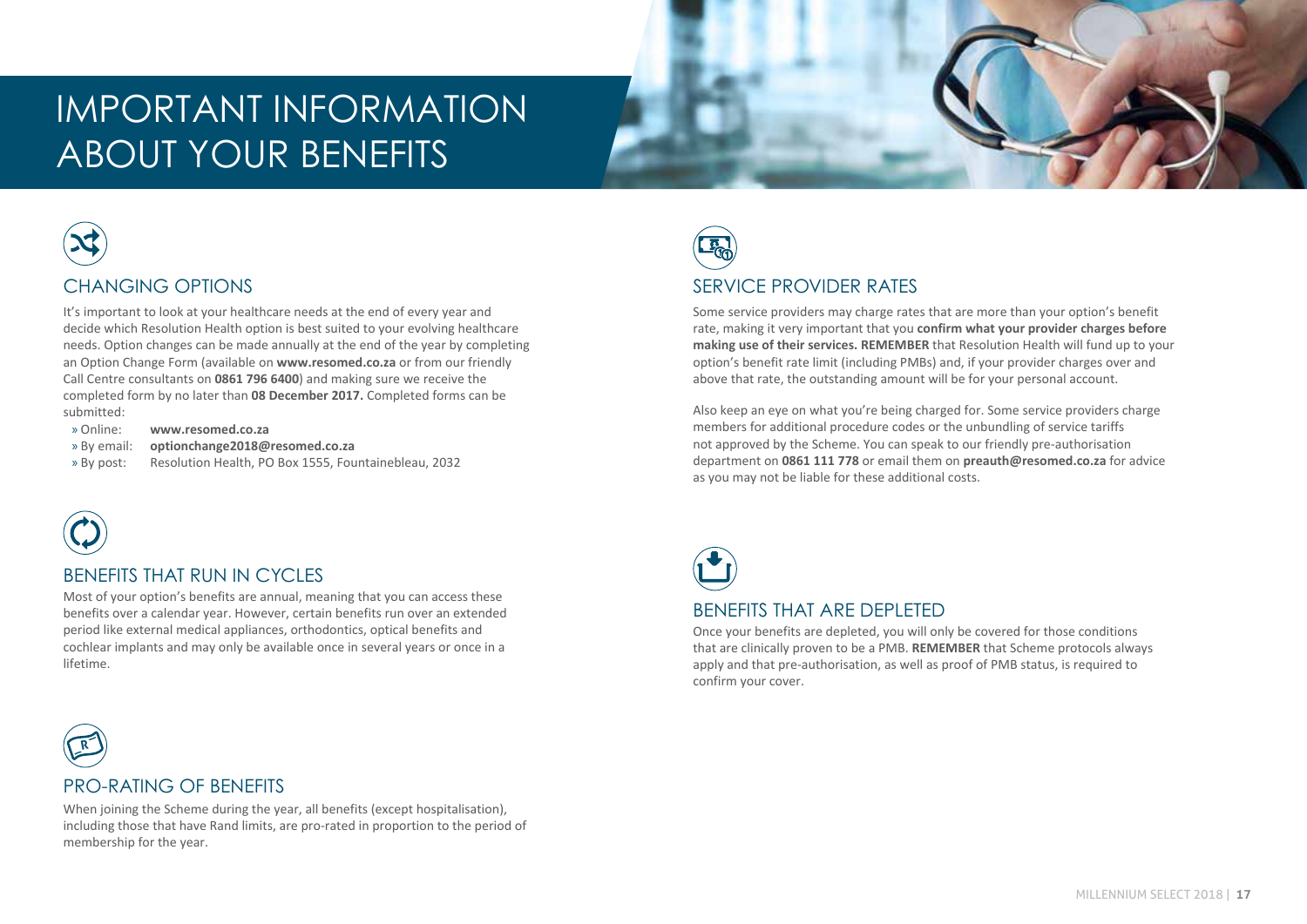### YOU & YOUR MEMBERSHIP



Your Resolution Health membership card is used to identify you as a member of the Scheme and allows you to access your benefits when making use of a medical service provider. The card can only be used by you and while you are a member of Resolution Health. **REMEMBER**, it's illegal to let someone who is not a member use your card. The unauthorised use of a membership card is considered a fraudulent activity and will result in your membership being cancelled immediately.

You will be issued with **2 membership cards per family,** or one card if you are an individual member. If you need additional cards, please submit a request by:

- » Emailing **cardrequest@resomed.co.za**
- » Calling **0861 796 6400**
- » Visiting **www.resomed.co.za** to download the necessary form



#### DEPENDANTS

To be a dependant on your medical scheme cover, a person must:

- » Be an immediate family member and / or financially dependent on you
- » Not receive an income of more than the maximum social pension per month
- » Not belong to another medical scheme



#### DEATH OF A PRINCIPAL MEMBER

If you are a dependant and the Principal Member passes away, you can continue to pay the contributions and:

- » Retain your membership without any new restrictions, limitations or waiting periods
- » If orphaned (according to the definition in the Scheme's rules), remain a member until you become a member of the Scheme in your own right, or are accepted onto another medical scheme

**IN HOSPITAL PROVIDER'S FEES** CHANGING YOUR PERSONAL DETAILS

We want to stay in touch with you and make sure that you're always in the know when it comes to Resolution Health and your cover. Make sure that we always have your latest contact details on file to avoid missing important things like your statements, membership and option information as well as other news on your healthcare benefits. Please make sure we always have your latest:

- » E-mail address (note that statements are sent electronically to all members with email addresses)
- » Cell phone number for SMS notifications
- » Claims refund banking details
- » Contribution banking details

**REMEMBER that it's up to you to make sure that we have your latest contact details and the Scheme cannot be held responsible if you do not receive information because your details are outdated.** 

#### **HOW TO UPDATE YOUR DETAILS**

It's quick and easy. Simply:

- » Log into your member portal on **www.resomed.co.za** and update your details
- » Give us a call on **0861 796 6400**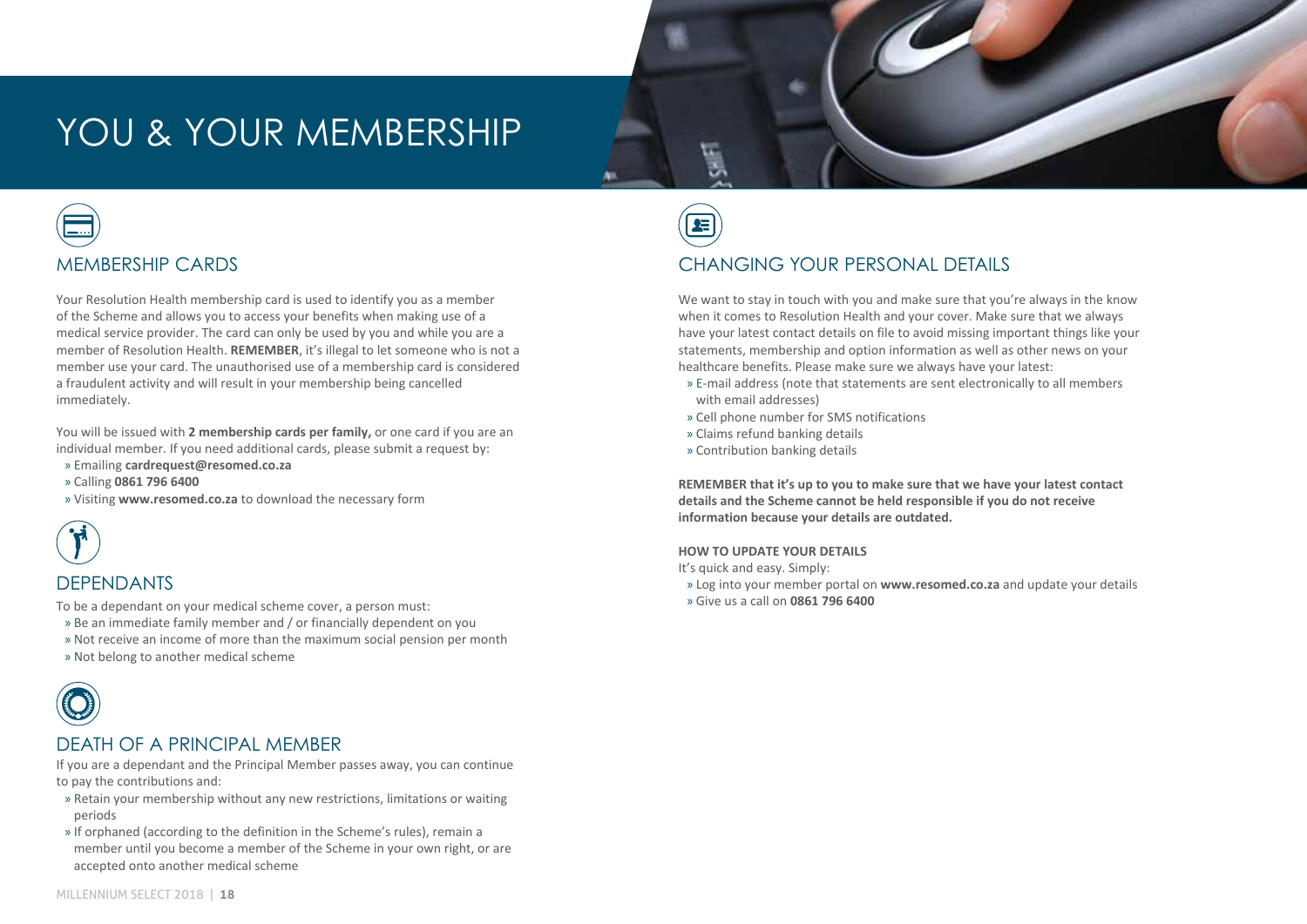### YOU & YOUR MEMBERSHIP

#### ADDING & REMOVING DEPENDANTS

You can register or deregister dependants at any time by visiting **www.resomed.co.za** to download the applicable form or call us on **0861 796 6400**. Use the handy check lists below of things we need to ensure a smooth and quick process.

#### **NEW-BORNS AND ADOPTIONS**

Once added, **REMEMBER** that contributions will be due from the first day of the month following the birth or adoption. **REMEMBER** to complete the registration process within 30 days of birth or adoption to avoid benefits only being available from the date of registration and not retrospectively from the date of birth or adoption. The below documents can be sent to **amend@resomed.co.za** or faxed to **086 513 1438**.

 $\blacksquare$ 

 $\sqrt{2}$ 

| <b>REGISTRATION OF DEPENDANT</b>                                                 |  |
|----------------------------------------------------------------------------------|--|
| » Birth certificate                                                              |  |
| » Children over 21                                                               |  |
| The required documents listed below can be sent to <b>amend@resomed.co.za</b> or |  |
| faxed to 086 513 1438.                                                           |  |
| Registration of Dependant form                                                   |  |
| Proof of full-time student status from a registered institution                  |  |
| (submitted annually up to maximum age of 25 years)                               |  |
| An affidavit confirming that the dependant is financially dependent on the       |  |
| main member                                                                      |  |
| Handicapped children: Physician report to confirm disability                     |  |
|                                                                                  |  |

#### **REMOVING A DEPENDANT**

*It's important to give us 1 calendar month's notice of any event that changes the status of a dependant which may result in them no longer being entitled to any benefits* 

The below documents can be sent to **resignations@resomed.co.za** or faxed to **086 513 1438** 

| Deregistration of Dependants form |  |
|-----------------------------------|--|
| 1 Calendar month's notice         |  |

#### ENDING YOUR MEMBERSHIP

Your Resolution Health membership can be ended for any of the following reasons:

| Voluntary termination<br>Death<br>Resignation from<br>employment<br>Failure to pay contributions | By giving 1 calendar month's written notice<br>By submitting a copy of the death certificate<br>If Scheme membership is a condition of employment you<br>cannot resign without written consent from your employer<br>Membership and benefits end on the date of resignation,<br>unless you decide to continue as a Resolution Health member<br>in your private capacity. Members who do not pay all amounts<br>due to the Scheme will have their membership ended in terms<br>of the rules of the Scheme |
|--------------------------------------------------------------------------------------------------|----------------------------------------------------------------------------------------------------------------------------------------------------------------------------------------------------------------------------------------------------------------------------------------------------------------------------------------------------------------------------------------------------------------------------------------------------------------------------------------------------------|
| Employer resignation from<br>the Scheme                                                          | If your employer decides to resign from the Scheme they will<br>need to give us 1 calendar month's written notice. If they do<br>not join another scheme as an employer group, you will no<br>longer be a member of Resolution Health from the date they<br>resign, unless you decide to continue as a member in your<br>private capacity                                                                                                                                                                |
| Abuse of privileges, fraud<br>and non-disclosure of<br>information                               | We will terminate the membership, or exclude a member or<br>dependant(s) from benefits, for any abuse of the benefits, fraud<br>or non-disclosure of information                                                                                                                                                                                                                                                                                                                                         |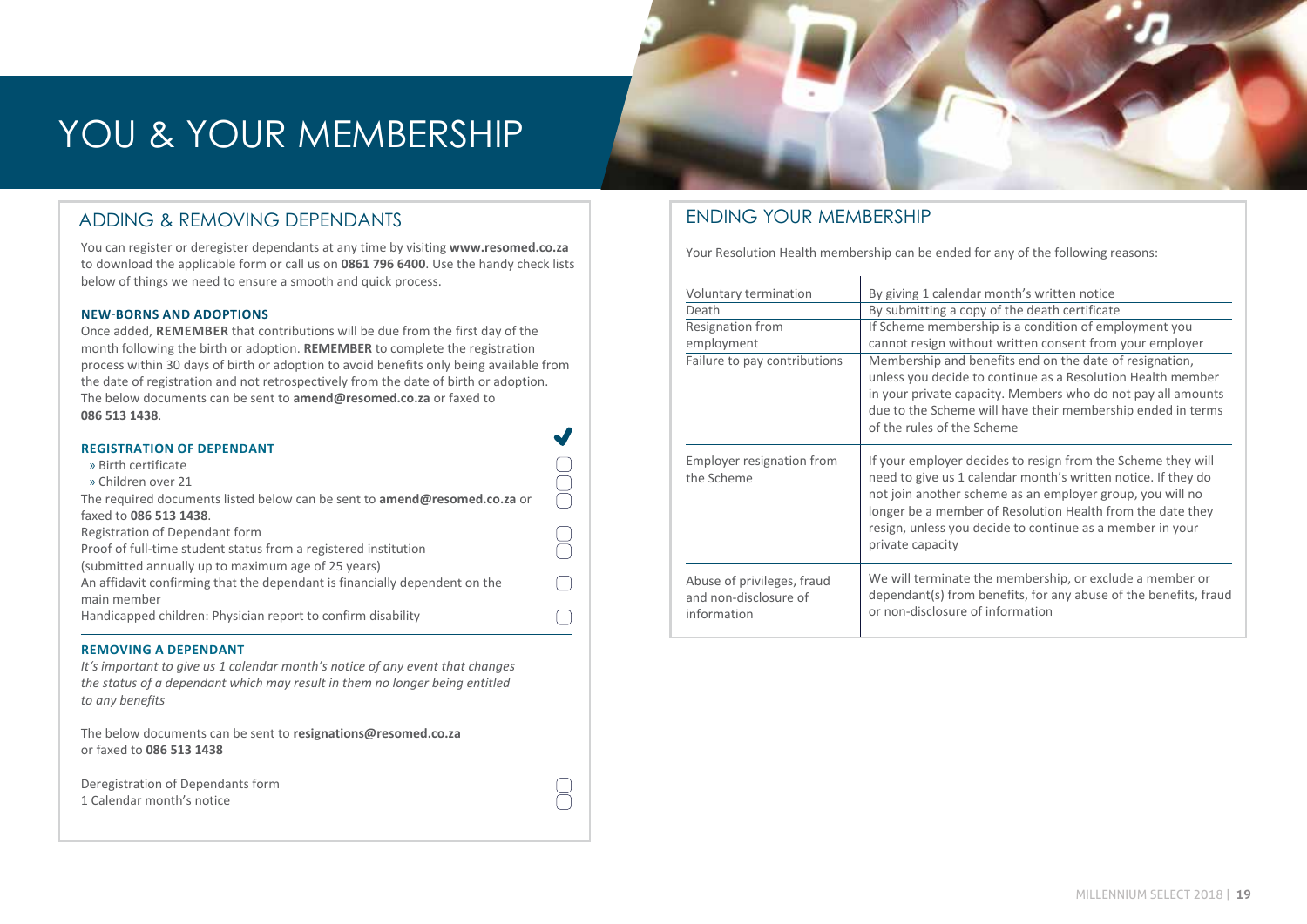### EXCLUSIONS

#### THE FOLLOWING EXCLUSIONS ARE APPLICABLE TO THE **MILLENNIUM SELECT** OPTION:

With due regard to the Prescribed Minimum Benefits in either a Public Care System or at the facilities of one of the Scheme's Designated or Preferred Service Providers, as contemplated in Regulation 8 of the Regulations promulgated in terms of the Act, or provided for in a Benefit Option, the Scheme's liability is limited to the cost of medical services as defined in the Act and provided for in the Rules of the Scheme and, further subject to the provisions of Rule 1.3 of Annexure B, expenses in connection with any of the following shall not be paid by the Scheme:

- **1.** Compensation for pain and suffering, loss of income, funeral expenses or claims for damages.
- **2.** Expenses incurred for recuperative or convalescent holidays.
- **3.** Services not considered appropriate in terms of Managed Healthcare Principles, or that are not life saving, life sustaining or life supporting, The Scheme reserves the right to determine such instances in general or for specific instances at any time, at its discretion. The following conditions, procedures, treatment and apparatus will specifically be excluded:
	- **3.1** Any breast reduction or augmentation or breast reconstruction unless related to diagnosed malignancy in the affected breast (subject to Scheme protocols). Prophylactic mastectomy only considered for BRCA mutations. Reconstruction following prophylactic mastectomy will not be funded.
	- **3.2** Gynaecomastia;<br>3.3 Hyperbidrosis;
	- **3.3** Hyperhidrosis;<br>**3.4** Eximer laser at
	- **3.4** Eximer laser and radial keratotomy;<br>**3.5** Phakic implants:
	- **3.5** Phakic implants;<br>**3.6** Bariatric surgery
	- **3.6** Bariatric surgery and other treatments, services or charges for or related to obesity;
	- **3.7** Keloid and scar revision and any other cosmetic procedures and treatments;
	- **3.8** Dynamic spinal devices;<br>**3.9** CT or virtual colonoscopy
	- **3.9** CT or virtual colonoscopy;
	- **3.10** Change of sex operations and procedures;
	- **3.11** Growth hormone;
	- **3.12** Sleep and hypnosis therapy;
	- **3.13** Elective Caesarean section (except Supreme Option);
	- **3.14** Cancer treatment outside network protocols;
	- **3.15** Medicines not registered with or used outside their Medicines Control Council registration or proprietary preparations:
	- **3.16** Medication outside the formulary;
	- **3.17** Pre-hospital admissions;
	- **3.18** Nasal reconstruction;
	- **3.19** Bat-ears;
	- **3.20** Removal of skin blemishes;
	- **3.21** Liposuction;
	- **3.22** Face-lift and eyelid procedures.
- **4.** Exercise programmes.
- **5.** Kilometre charges and travelling expenses with the exception of ambulance services.
- **6.** Examinations and tests for the purpose of application for insurance policies, school camp, visa, employment, emigration or immigration, admission to schools or universities, medical court reports, as well as fitness examinations and tests.
- **7.** Charges for appointments not kept or writing of scripts.
- **8.** Accommodation in convalescent, old age homes, frail care or similar institutions.
- **9.** Costs associated with Vocational Guidance, Child Guidance, Marriage Guidance, School Therapy or attendance at Remedial Education Schools or Clinics.
- **10.** Purchase of:
	- **10.1** applicators, toiletries, sunglasses and/or lenses for sunglasses and beauty preparations
	- **10.2** patented foods/medicines, special foods and nutritional supplements including baby foods
	- **10.3** remedies for the treatment of infertility
	- **10.4** tonics, slimming preparations, appetite suppressants and drugs as advertised to the public for the specific treatment of obesity. Further all cost escalations and /or increases for any services accessioned by or in relation to obesity
	- **10.5** sunscreen and sun tanning lotions
	- **10.6** soaps and shampoos (medicinal or otherwise)
	- **10.7** household and biochemical remedies including complementary and alternative medications, which are not registered, prescribed or promoted by the medical profession with or without evidence to support benefit (Scheme protocols and assessment will apply).
	- **10.8** cosmetic products (medicinal or otherwise)
	- **10.9** antihabit-forming products
	- **10.10** vitamins and multi-vitamins unless prescribed by a person legally entitled to prescribe and for a specific diagnoses registered and authorised by the scheme
	- **10.11** remedies for body building purposes or exercise and sport specific enhancers
	- **10.12** aphrodisiacs
	- **10.13** household bandages, cotton wool, dressings and similar aids.
- **11.** Infertility, sterility, artificial insemination of a person as defined in the Human Tissue Act, (Act 65 of 1983), as well as vaso-vasostomies (reversal of sterilisation procedures), subject to Prescribed Minimum Benefits.
- **12.** Diagnostic tests and examinations performed that do not result in confirmation of the diagnosis of a prescribed minimum benefit (PMB) condition, unless such condition qualifies as a bona-fide emergency medical condition. Diagnostic tests will only be funded up to and inclusive of the minimum tests required to exclude a PMB condition.
- **13.** Repair of hearing aid and medical apparatus.
- **14.** Experimental, unproven or unregistered treatment or practices.
- **15.** Donor costs in respect of an organ transplant will not be covered by the Scheme unless the recipient is a member of the scheme for a PMB related transplant.
- **16.** Interest and legal costs on outstanding accounts.
- **17.** Dental surgery exclusions
	- **17.1** Bone augmentations
	- **17.2** Sinus lifts
	- **17.3** Bone and tissue regeneration
	- **17.4 Gingivectomies**<br>**17.5 Surgical proced**
	- **17.5** Surgical procedures associated with dental implantology
	- **17.6** Oral hygiene instructions
	- **17.7** Professionally applied topical fluoride in adults **17.8** Nutritional and tobacco counselling
	- **17.8** Nutritional and tobacco counselling
	- **17.9** Root canal treatment on third molars (wisdom teeth) and primary teeth
	- **17.10** Ozone therapy
	- **17.11** Soft base to new dentures
	- **17.12** Apisectomies in-hospital
	- **17.13** Orthognathic surgery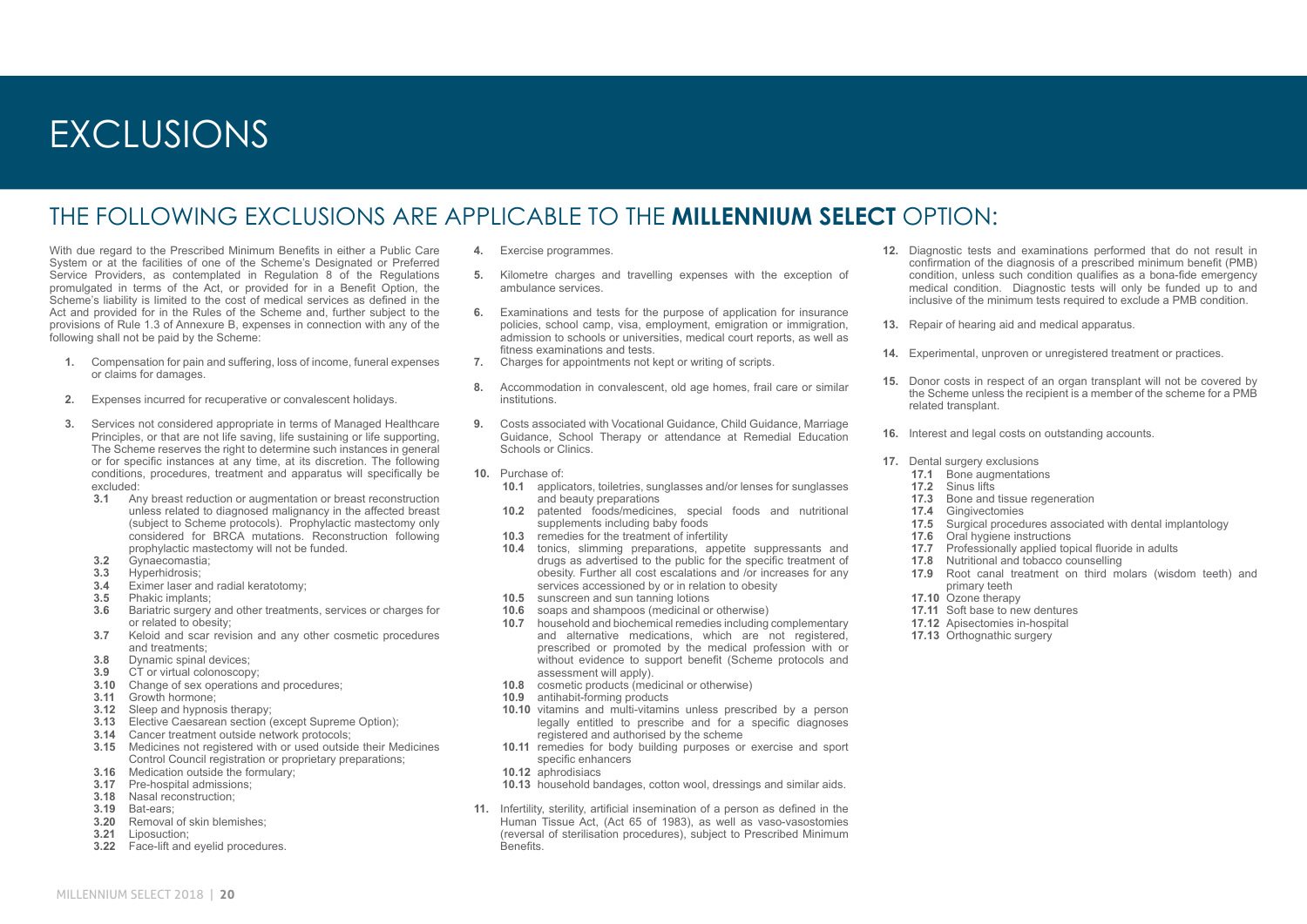### DEFINITIONS

**Above Threshold Benefit (ATB):** The benefits available to Millennium members once the MSA savings amount has been depleted and the Self Payment Gap (SPG) amount has been paid from the members own pocket

**Acute condition:** Illness that requires short-term treatment

**Annual sub-limit:** A set amount allocated to a benefit

**Casualty Benefit:** A benefit available on certain options which can be used to cover visits to the casualty ward **Chronic conditions:** Illness that requires ongoing treatment

**Chronic Disease List (CDL):** A list of 25 conditions which all medical schemes must cover and form part of PMBs **Clinical motivation:** A motivation from your doctor explaining why a certain medicine or procedure is required such as test results and x-rays

**Chronic Medicines List (CML):** A list of medicines to treat the 25 CDL conditions for each option or plan **Confinement:** Having a baby

**Contributions:** Your medical scheme fees that you pay every month

**Co-payment:** An amount listed for certain treatments or procedures which are not covered by the medical scheme and which you will have to cover from your own pocket

**Dependant:** Family members who share your medical scheme

**Designated Service Provider (DSP):** A Provider who is part of our extensive network

**Emergency services:** The ambulance service (Netcare 911) that we use in case of a medical emergency **Flexi Benefit:** An amount set aside for Progressive Flex members to cover certain treatments

**ICD 10 code:** A unique treatment code used by doctors or facilities when submitting a claim to the Scheme **ICON:** Independent Clinical Oncology Network

**Immunisation:** Injections given to prevent illnesses

**Late Joiner Penalties:** An additional fee payable on top of your monthly contribution when you join a medical scheme late in life and have not been a member of a medical scheme before or for more than a year

**Medical Savings Account (MSA):** An allocated amount of your contributions on the Millennium option that is set aside for you to manage and use on health services as you require. The amount rolls over every year, earns interest and is transferred if you change medical schemes

**Maximum Medical Aid Price (MMAP):** The maximum amount Resolution Health will pay for a medicine as advertised by Medikredit (www.medikredit.co.za)

**Network Providers:** Service Providers working together and forming a group or network. Members on some options must use these network providers.

**Non-disclosure:** Not telling us something about your health condition

**Option:** Either the Hospital, Foundation, Progressive Flex, Millennium or **Supreme** plan

**Over-The-Counter medicine (OTC):** Medication you can get at your pharmacy without a prescription

*Patient Driven Care™ (PDC™)*: A unique approach to treating at-risk Resolution Health patients that gives them appropriate access to the amount of care they need to stay healthier for longer

**Practice Number:** A unique identification number which your doctor or service provider has

**Pre-authorisation:** Permission from Resolution Health before going for treatment, tests, etc.

**DSPs:** Doctors, pharmacies or hospitals who provide care to our members as per a contracted agreement. All members are advised to make use of DSP as far as possible

**Designated provider network:** A network of healthcare providers who provide care to our members as per a contracted agreement

**Prescribed Minimum Benefits (PMBs):** A list of 271 conditions, including 27 chronic conditions, that all medical schemes have to cover

**Preventative Care:** Care that aims to stop you from getting sick or suffering an event like flu, a stroke, heart attack or hospitalisation

**Principal Member:** The main member of the Scheme who pays the monthly fees

**Pro-rated benefits:** The portion of benefits you are entitled to based on how long you have been a member of the Scheme during any benefit year

**Prosthesis:** An artificial device implanted into the body

**Prostate-Specific Antigen (PSA):** A blood test for men which determines possible prostate cancer risk

**Resolution Health Chronic Conditions:** An additional list of chronic conditions which Resolution Health funds from the Chronic Medication benefit

**Scheme exclusions:** A list of things the Scheme does not cover or pay for

**Scheme Protocols:** Guidelines that determine how we fund your care

**Scheme Rate:** The amount Resolution Health pays for a particular medicine or medical service

**Scheme Rules:** The rules of the medical scheme, including all policies, protocols and medicine lists

**Service Provider:** Doctor or healthcare facility

**Self Payment Gap (SPG):** The amount a Millennium option member needs to pay in between their MSA's available funds before they can access their Above Threshold Benefit (ATB)

**Statement:** A document which details the benefits you have used and payments processed by the Scheme **Termination:** Ending of agreement

*Zurreal:* A free wellbeing and rewards programme available to all Resolution Health members and stakeholders that offers lifestyle benefits and aims to help individuals and families to live healthier, happier lives

*Zurreal Platinum*: The ultimate wellbeing and rewards programme available to Resolution Health members which includes all the benefits of *Zurreal* programme with added extras such as an Education Rebate, Gym Rebate and much more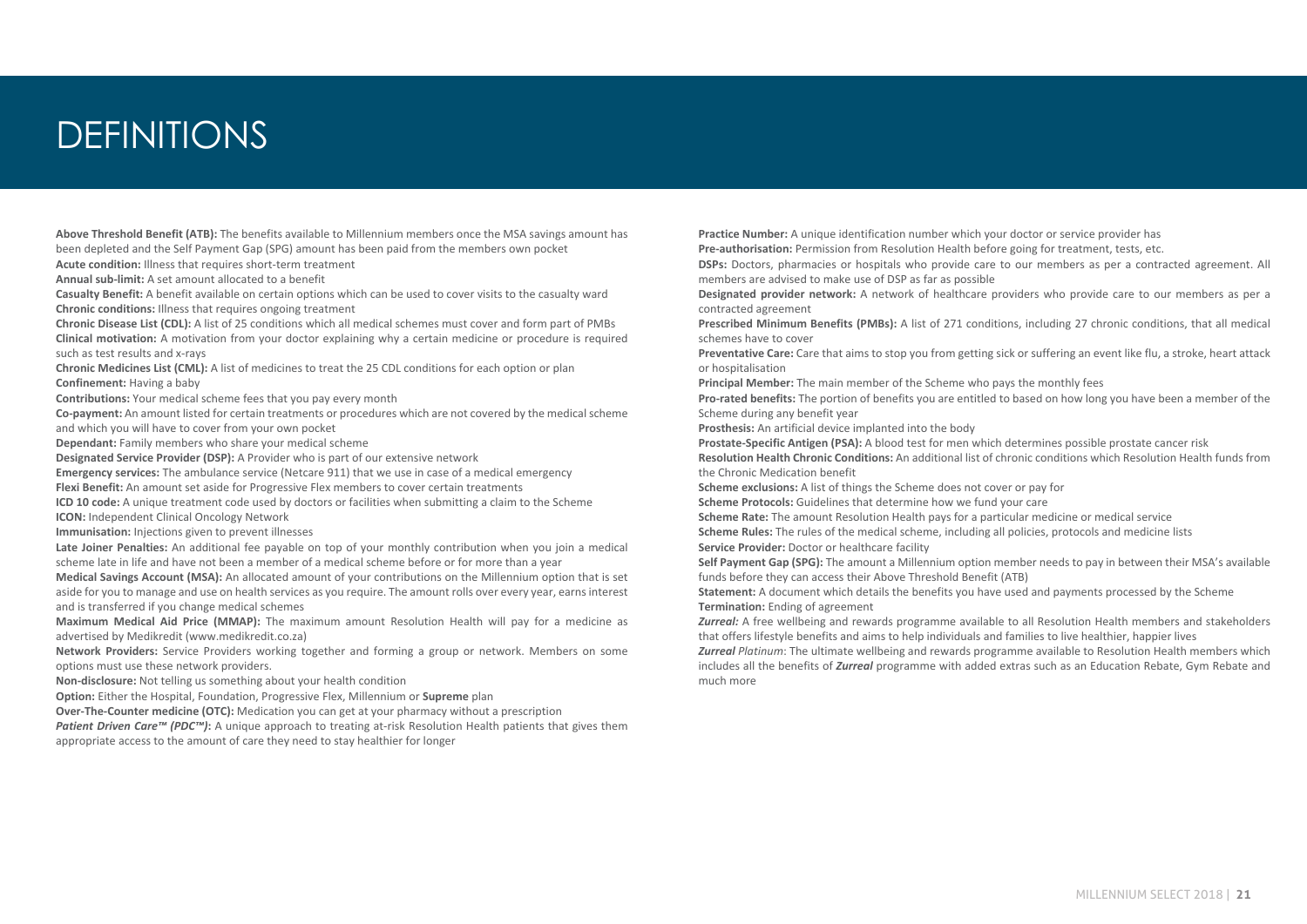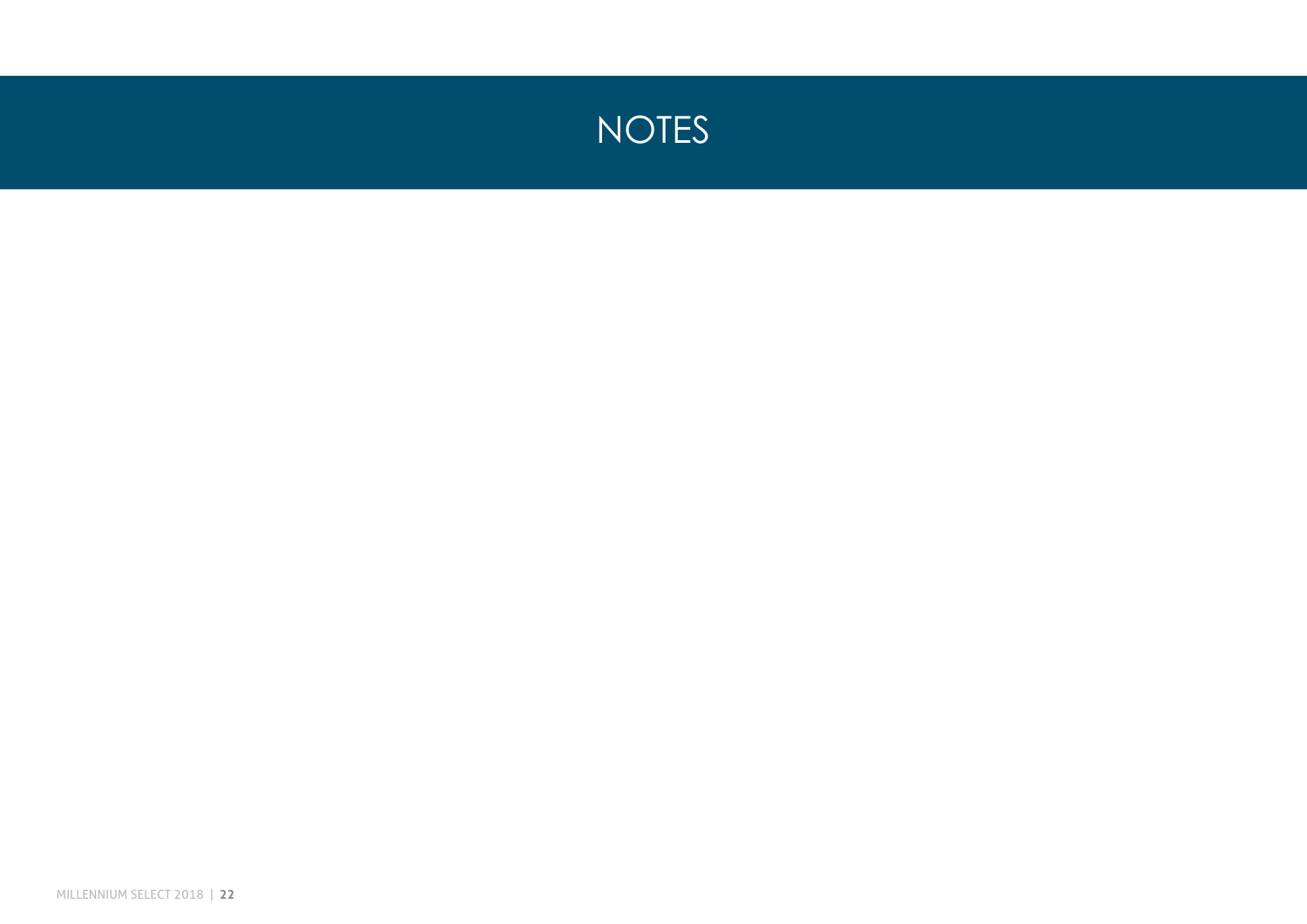